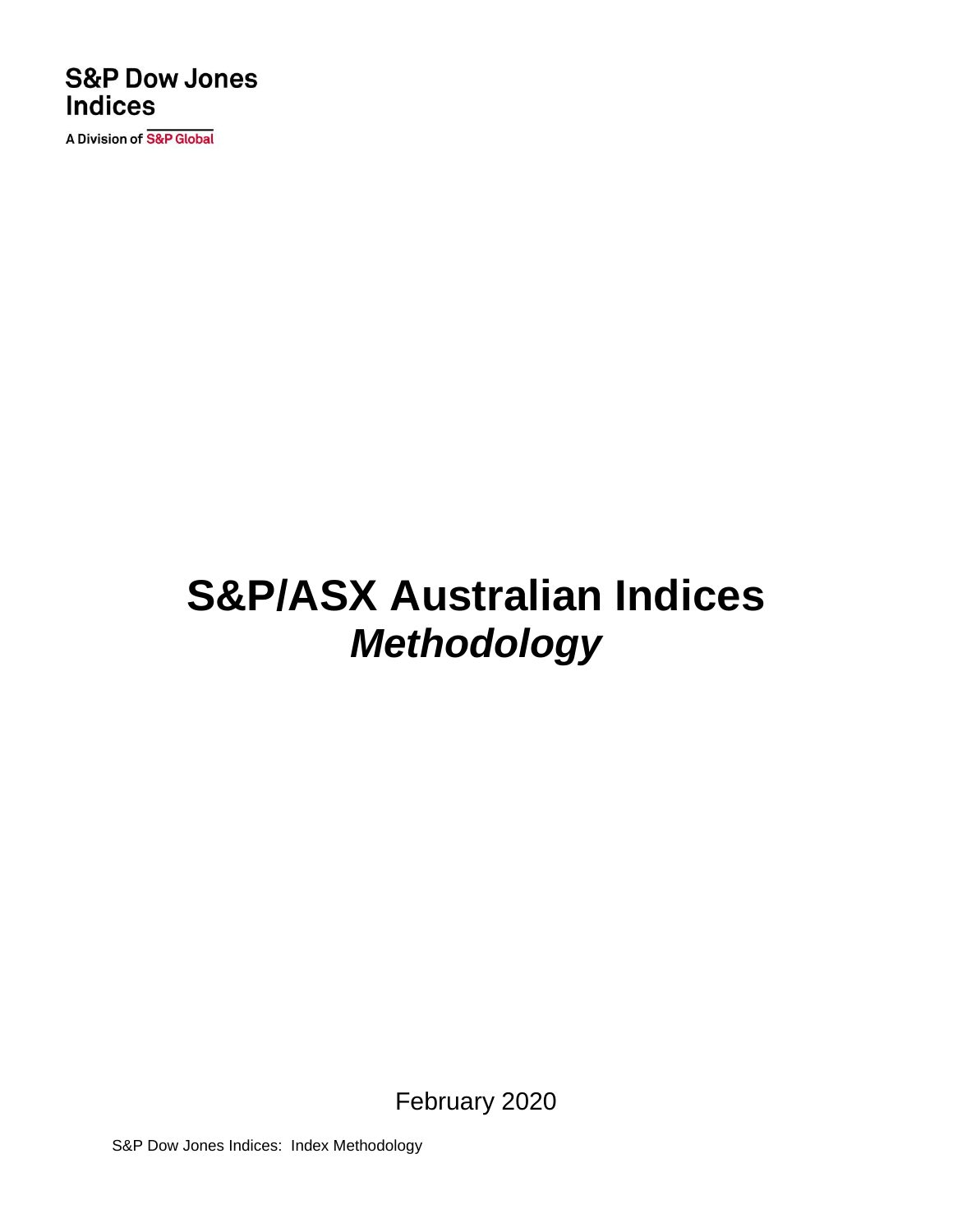### Table of Contents

| Introduction                |                                                                   | 3               |
|-----------------------------|-------------------------------------------------------------------|-----------------|
|                             | <b>Index Objective</b>                                            | $\mathbf 3$     |
|                             | <b>Index Family</b>                                               | 3               |
|                             | <b>GICS<sup>®</sup></b> Indices                                   | 4               |
|                             | <b>Industrials and Resources Indices</b>                          | 4               |
|                             | <b>Leveraged and Inverse Indices</b>                              | 5               |
|                             | <b>Supporting Documents</b>                                       | 5               |
| <b>Eligibility Criteria</b> |                                                                   | $6\phantom{1}6$ |
|                             | <b>All Ordinaries</b>                                             | $6\phantom{1}6$ |
|                             | <b>Index Eligibility</b>                                          | 6               |
|                             | <b>Eligibility Factors</b>                                        | 6               |
| <b>Index Construction</b>   |                                                                   | 9               |
|                             | <b>Approaches</b>                                                 | 9               |
| <b>Index Maintenance</b>    |                                                                   | 10              |
|                             | Rebalancing                                                       | 10              |
|                             | <b>Frequency</b>                                                  | 10              |
|                             | <b>Timing of Intra-Quarter Constituent Changes</b>                | 11              |
|                             | <b>Corporate Actions</b>                                          | 12              |
|                             | <b>Investable Weight Factor (IWF)</b>                             | 13              |
|                             | <b>Currency of Calculation and Additional Index Return Series</b> | 13              |
| <b>Index Data</b>           |                                                                   | 14              |
|                             | <b>Calculation Return Types</b>                                   | 14              |
|                             | <b>Franking Credit Adjusted Total Return Indices</b>              | 14              |
| <b>Index Governance</b>     |                                                                   | 15              |
|                             | <b>Index Committee</b>                                            | 15              |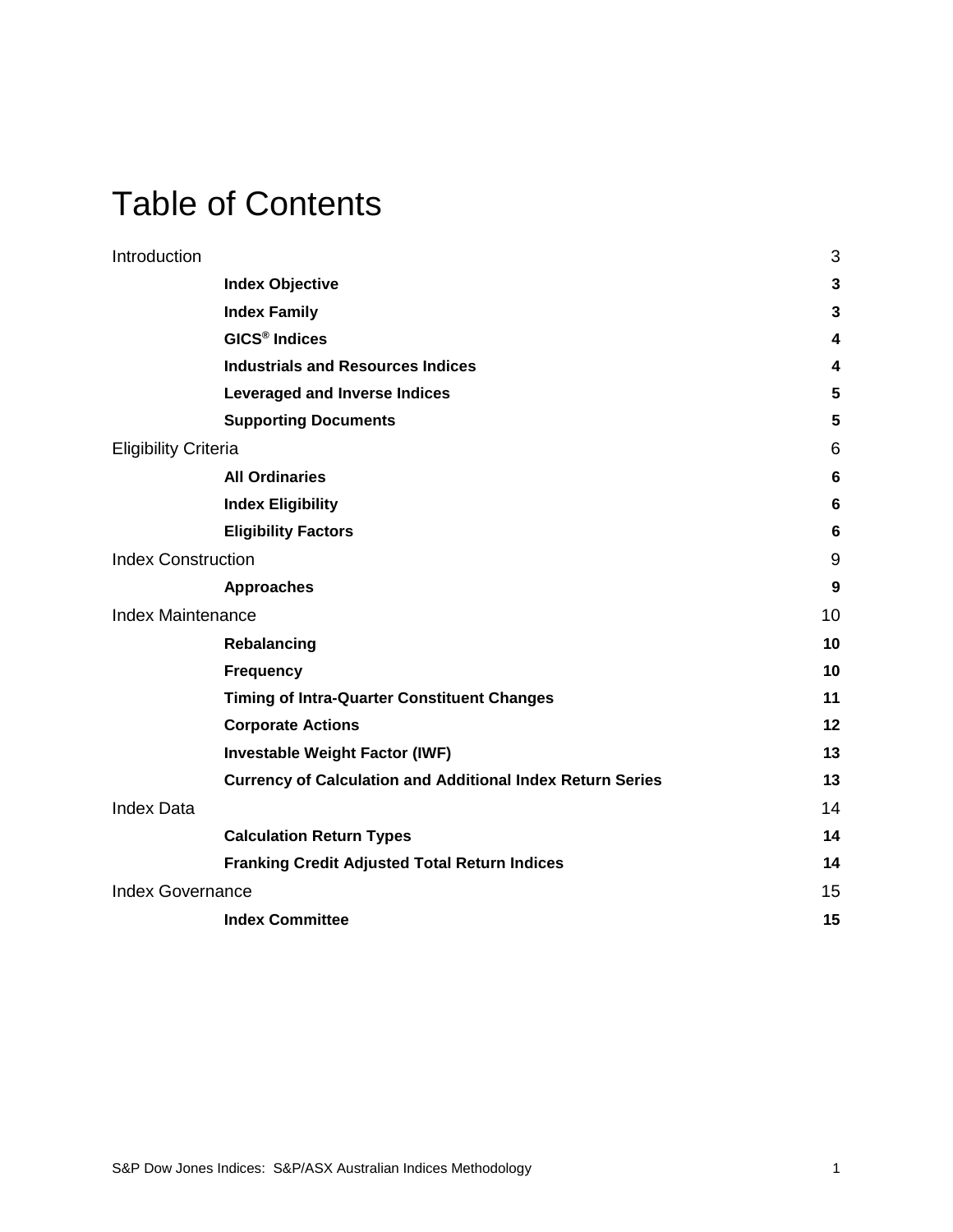| <b>Index Policy</b>        |                                     | 16 |
|----------------------------|-------------------------------------|----|
|                            | <b>Announcements</b>                | 16 |
|                            | <b>Pro-forma Files</b>              | 16 |
|                            | <b>Holiday Schedule</b>             | 16 |
|                            | Rebalancing                         | 16 |
|                            | <b>Unexpected Exchange Closures</b> | 16 |
|                            | <b>Recalculation Policy</b>         | 16 |
|                            | <b>Real-Time Calculation</b>        | 16 |
|                            | <b>Contact Information</b>          | 17 |
| <b>Index Dissemination</b> |                                     | 18 |
|                            | <b>Tickers</b>                      | 18 |
|                            | <b>Index Data</b>                   | 18 |
|                            | Web site                            | 18 |
| Appendix I                 |                                     | 19 |
|                            | A Chronology of S&P/ASX Indices     | 19 |
| Appendix II                |                                     | 21 |
|                            | <b>Methodology Changes</b>          | 21 |
| <b>Disclaimer</b>          |                                     | 23 |
|                            |                                     |    |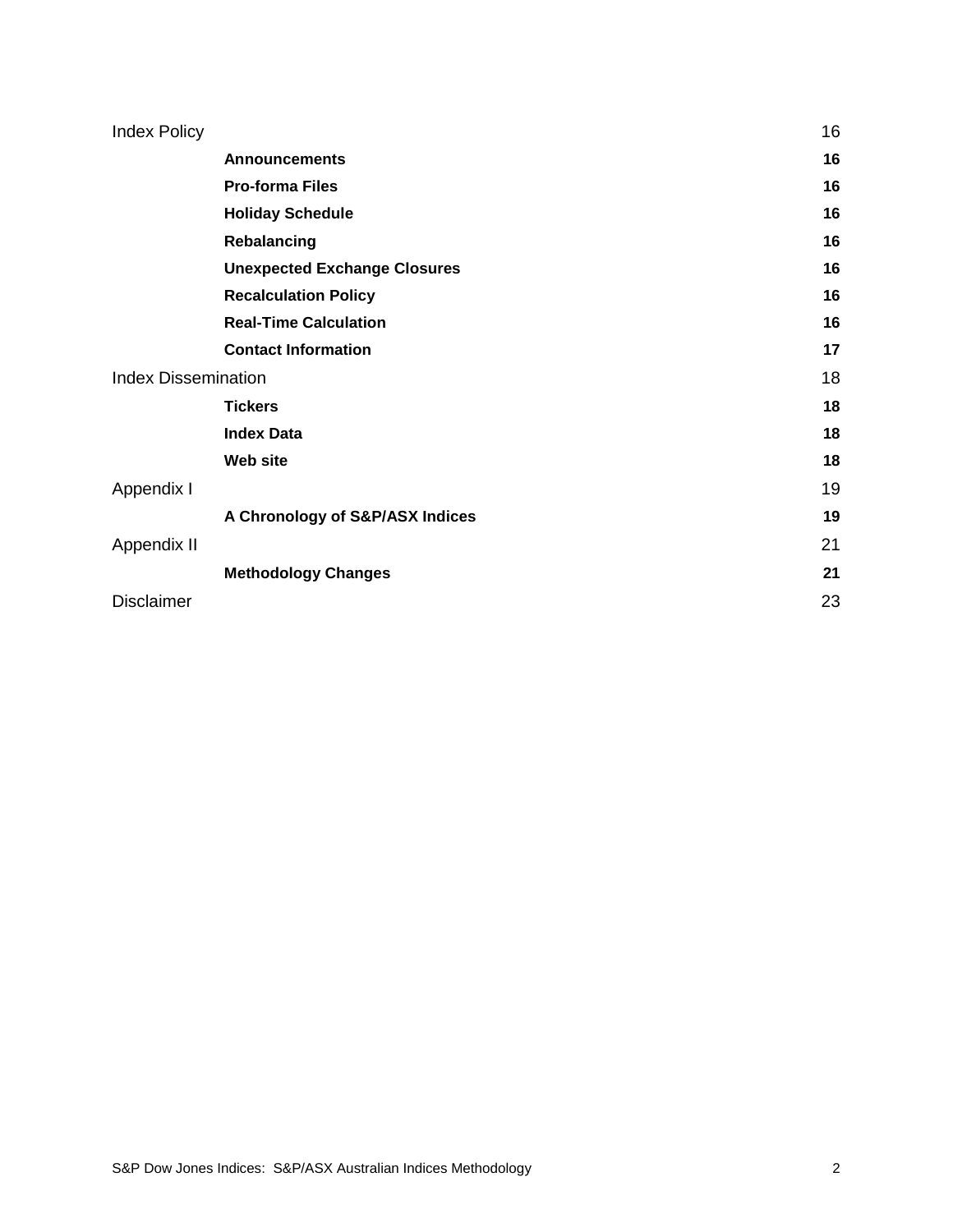### <span id="page-3-0"></span>Introduction

#### <span id="page-3-1"></span>**Index Objective**

The S&P/ASX family of indices measures the performance of ASX-listed companies across various sizes, industries, themes, and strategies. Each index is designed to represent a certain segment of the Australian equities market.

The S&P/ASX family was created with the formation of the relationship between S&P Dow Jones Indices and the Australian Securities Exchange (ASX).

#### <span id="page-3-2"></span>**Index Family**

- **S&P/ASX 20.** The index measures the performance of 20 actively-traded and highly liquid securities that are among the largest securities listed on the ASX by float-adjusted market capitalization.
- **S&P/ASX 50.** The index measures the performance of 50 of the largest and most liquid indexeligible stocks listed on the ASX by float-adjusted market capitalization.
- **S&P/ASX 100.** The index measures the performance of the 100 largest stocks listed on the ASX by float-adjusted market capitalization. The index represents both the LargeCap and MidCap components of the S&P/ASX index family.
- **S&P/ASX 200.** The index measures the performance of the 200 largest and most liquid stocks listed on the ASX by float-adjusted market capitalization.
- **S&P/ASX 300.** The index measures the performance of 300 of the largest, highly liquid securities listed on the ASX by float-adjusted market capitalization. The index includes the LargeCap, MidCap, and SmallCap components of the S&P/ASX index family.
- **S&P/ASX MidCap 50.** The index measures the performance of the Midcap component of the S&P/ASX 100, excluding the LargeCap component.
- **S&P/ASX Small Ordinaries.** The index measures the performance of companies included in the S&P/ASX 300, but not in the S&P/ASX 100.
	- o **S&P/ASX Small Ordinaries Select.** The index measures the performance of SmallCap companies with positive earnings within the S&P/ASX Small Ordinaries.
- **S&P/ASX Mid-Small.** The index measures the performance of companies included in the S&P/ASX 300, but not in the S&P/ASX 50. The index is a combination of the S&P/ASX MidCap 50 and S&P/ASX Small Ordinaries indices.
- **S&P/ASX All Australian 50.** The index measures the performance of 50 of the largest, by floatadjusted market capitalization, highly-liquid ASX-listed securities defined as 'domestic' or 'Australian'<sup>1</sup> for index purposes. This index is the Australian component of the S&P Global 1200.
- **S&P/ASX All Australian 200.** The index measures the performance of 200 of the largest, by float-adjusted market capitalization, highly-liquid ASX-listed securities defined as 'domestic' or 'Australian' for index purposes.

<sup>1</sup> For a complete definition of "Domestic/Australian" securities, please refer to the section on *Eligibility Criteria.*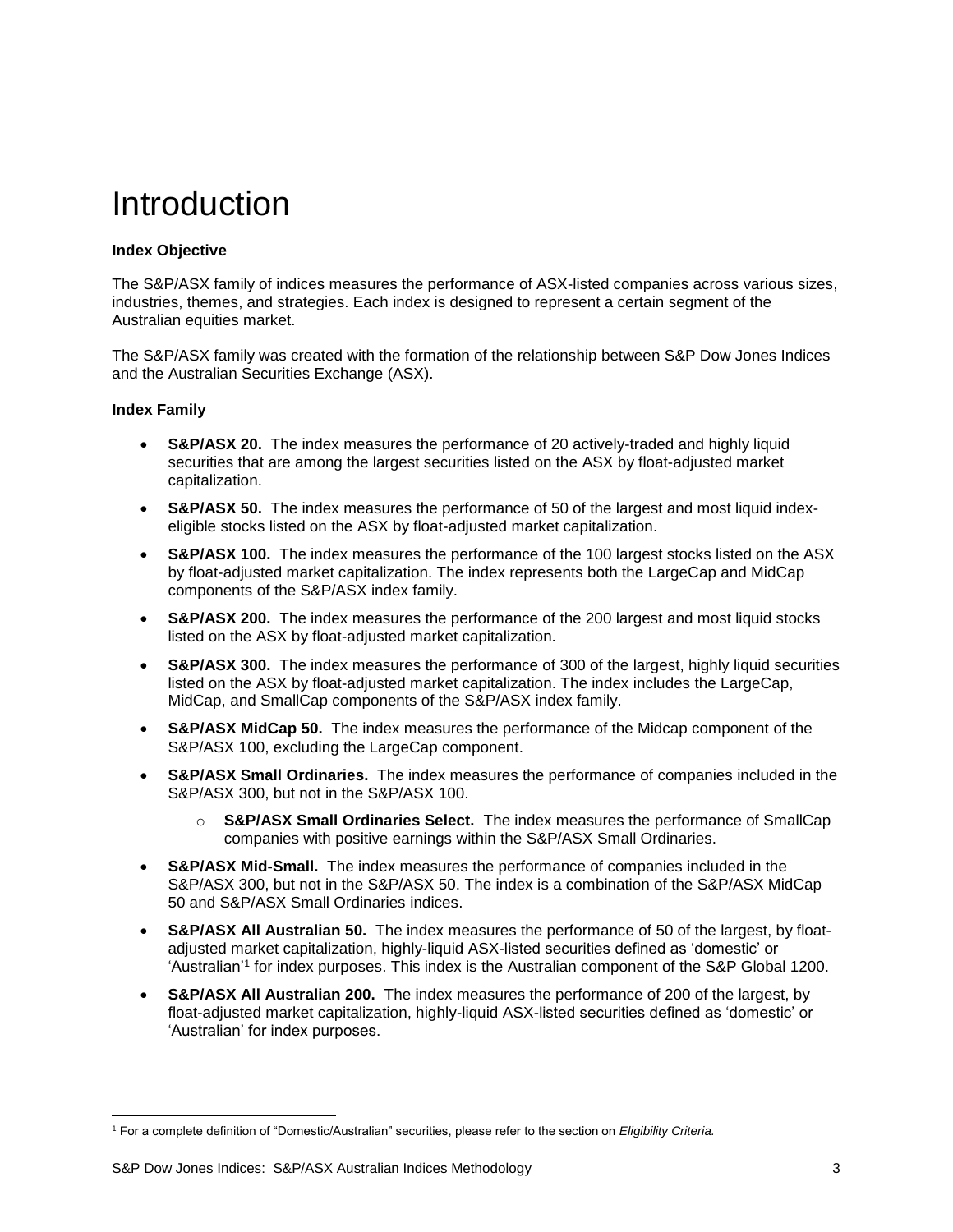**All Ordinaries.** The index measures the performance of the total Australian equity market and is composed of the 500 largest securities listed on the ASX, with no liquidity screen or minimum IWF requirement. The index is the only member of the S&P/ASX index family not weighted by float-adjusted market capitalization.

#### <span id="page-4-0"></span>**GICS® Indices**

The indices are designed to measure the performance of various sectors and industry groups within the Australian equities market, as defined by the Global Industry Classification Standard (GICS).

*For more information on GICS, please refer to S&P Dow Jones Indices' GICS Methodology.*

#### <span id="page-4-1"></span>**Industrials and Resources Indices**

The industrials and resource indices are represented for the S&P/ASX 100, S&P/ASX 200, S&P/ASX 300, S&P/ASX MidCap 50 and S&P/ASX Small Ordinaries. The indices are defined and constructed around criteria relating to GICS. Resources are defined as companies classified in the Energy sector (GICS Tier 1) and the Metals & Mining industry (GICS Tier 3). The industrials indices are composed of everything else and are distinctly different from the GICS Industrials sector.

**S&P/ASX All Technology Index.** The index measures the performance of ASX-listed technology companies, as defined by their inclusion in the Information Technology GICS sector and certain specified GICS sub-industries listed in *Eligibility Criteria*. The index is weighted by float-adjusted market capitalization, subject to a single constituent weight cap of 25% of the total index weight.

**S&P/ASX 300 Metals & Mining Index.** The index is based on the S&P/ASX 300, and is comprised of companies that are classified in the Metals & Mining industry (GICS Tier 3).

**S&P/ASX All Ordinaries Gold Index.** The index includes companies that are included in the Gold subindustry (GICS Tier 4) of the All Ordinaries index.

**S&P/ASX 100 and S&P/ASX 200 Equal Weight Indices**. Each index has the same constituent companies as their float-adjusted market capitalization weighted counterpart, but each company is allocated a fixed weight of 1.00% for the S&P/ASX 100 Equal Weight and 0.50% for the S&P/ASX 200 Equal Weight at each quarterly rebalancing.

**S&P/ASX 200 A-REIT Equal Weight Index**. The index includes the same constituent companies as the float-adjusted market capitalization weighted S&P/ASX 200 A-REIT. However, each company is allocated a fixed, equal weight at each quarterly rebalancing.

When a company is added to the index intra-quarter, it takes the weight of the company that it replaced. The one exception is when a company is removed from an index at a price of \$0.00. In such a case, the company's replacement is added to the index at the weight using the previous day's closing value, or the most immediate prior business day that the deleted company was not valued at \$0.00.

For the equal weight indices above, constituents' index shares are calculated using closing prices on the Wednesday prior to the second Friday of the rebalancing month as the reference price. Index shares are calculated and assigned to each stock to arrive at the weights determined on the reference date. Since index shares are assigned based on prices seven business days prior to rebalancing, the actual weight of each stock at the rebalancing may differ from these weights due to market movements.

*For more information on equal weight index calculations please refer to S&P Dow Jones Indices' Index Mathematics Methodology.*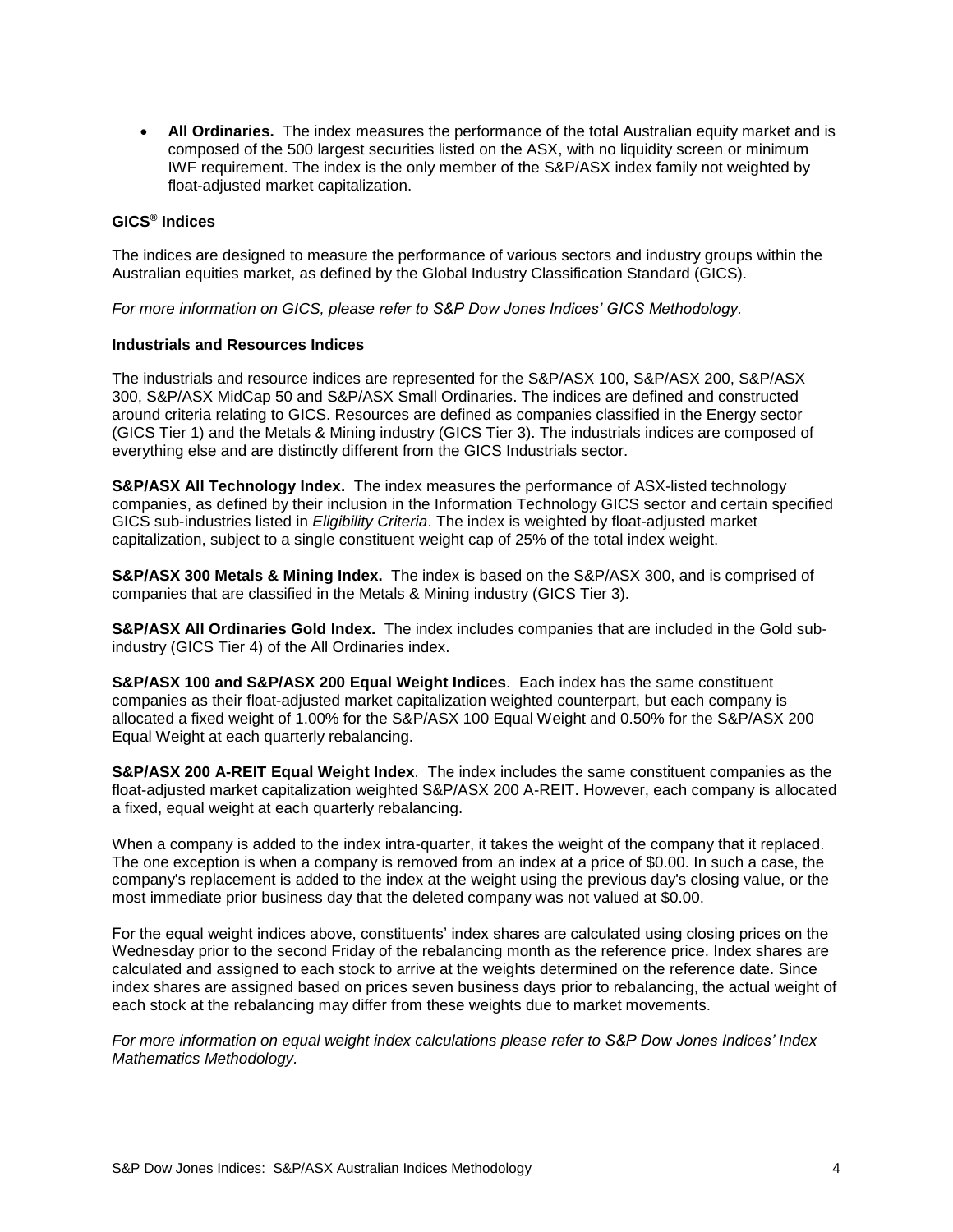#### <span id="page-5-0"></span>**Leveraged and Inverse Indices**

S&P Dow Jones Indices' Leveraged Indices are designed to generate a multiple of the return of the underlying index in situations where the investor borrows funds to generate index exposure beyond his/her cash position. The approach is to first calculate the underlying index, then calculate the daily returns for the leveraged index and, finally, to calculate the current value of the leveraged index by incrementing the previous value by the daily return. There is no change to the calculation of the underlying index.

S&P Dow Jones Indices' Inverse Indices are designed to provide the inverse performance of the underlying index; this represents a short position in the underlying index. When an investor holds a short position he/she must pay dividends and interest for the borrowed stock. The calculation follows the same general approach as the leveraged index with certain adjustments. First, the return on the underlying index is reversed and is based on the total return of the underlying index, so that dividends and price movements are included. Second, while the costs of borrowing the securities are not included, there is an adjustment to reflect the interest earned on both the initial investment and the proceeds from selling short the securities in the underlying index. These assumptions reflect normal industry practice. (Straightforward adjustments can be made either to include the costs of borrowing securities or to exclude the interest earned on the shorting proceeds and the initial investment.)

*For more information on leveraged and inverse index calculations please refer to S&P Dow Jones Indices' Index Mathematics Methodology.*

*Note that the borrowing rate used for the leveraged and inverse indices is the Reserve Bank of Australia (RBA) Overnight Cash Rate.*

#### <span id="page-5-1"></span>**Supporting Documents**

This methodology is meant to be read in conjunction with supporting documents providing greater detail with respect to the policies, procedures and calculations described herein. References throughout the methodology direct the reader to the relevant supporting document for further information on a specific topic. The list of the main supplemental documents for this methodology and the hyperlinks to those documents is as follows:

| <b>Supporting Document</b>                        | <b>URL</b>                                     |  |
|---------------------------------------------------|------------------------------------------------|--|
| S&P Dow Jones Indices' Equity Indices Policies &  | <b>Equity Indices Policies &amp; Practices</b> |  |
| <b>Practices Methodology</b>                      |                                                |  |
| S&P Dow Jones Indices' Index Mathematics          | <b>Index Mathematics Methodology</b>           |  |
| Methodology                                       |                                                |  |
| S&P Dow Jones Indices' Float Adjustment           | <b>Float Adjustment Methodology</b>            |  |
| Methodology                                       |                                                |  |
| S&P Dow Jones Indices' Global Industry            | <b>GICS Methodology</b>                        |  |
| <b>Classification Standard (GICS) Methodology</b> |                                                |  |
| S&P Dow Jones Indices' Country Classification     | <b>Country Classification Methodology</b>      |  |
| Methodology                                       |                                                |  |

This methodology was created by S&P Dow Jones Indices to achieve the aforementioned objective of measuring the underlying interest of each index governed by this methodology document. Any changes to or deviations from this methodology are made in the sole judgment and discretion of S&P Dow Jones Indices so that the index continues to achieve its objective.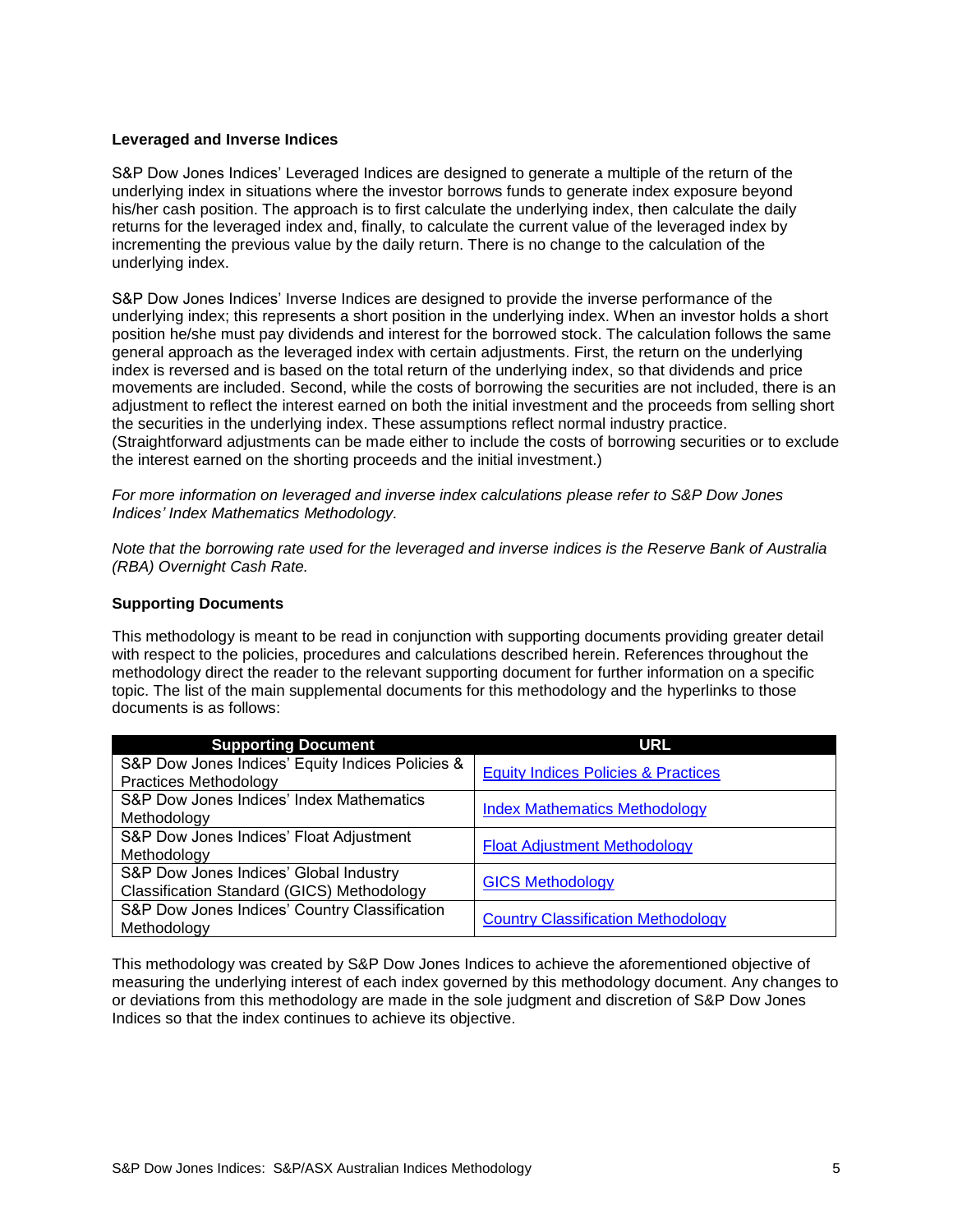## <span id="page-6-0"></span>Eligibility Criteria

#### <span id="page-6-1"></span>**All Ordinaries**

#### <span id="page-6-2"></span>**Index Eligibility**

<span id="page-6-3"></span>Index constituents are drawn from the universe of ordinary and preferred equity stocks listed on the ASX.

#### **Eligibility Factors**

**Listing.** Only stocks listed on the ASX are considered for inclusion in any of the S&P/ASX indices.

**Domicile.** The index draws from the entire universe of ASX listed stocks, which includes both primary and secondary listings on the ASX. A secondary listing occurs when the ASX is not the primary exchange and the stock is listed in multiple markets. This includes foreign-domiciled entities that are incorporated or registered overseas and have their primary listing on an exchange other than the ASX.

Securities classified as 'foreign-domiciled' are eligible for inclusion in the majority of S&P/ASX indices, with the exception being the S&P/ASX All Australian 50 and the S&P/ASX All Australian 200. Foreigndomiciled securities may be subject to specialized treatment due to the data reporting conventions of certain foreign securities listed on the ASX. Such action is necessary in order to ensure the indices are representative of the Australian market while limiting constituent turnover and reducing index volatility. The rules relating to foreign-domiciled securities specifically relates to capitalization and index maintenance, as detailed further in the document.

Securities classified as 'domestic' are eligible for inclusion into all S&P/ASX indices and adhere to the commonly standardized index rules that determine index-eligibility and index-weight. Domestic securities are drawn upon to form the universe for the S&P/ASX All Australian 50 and the S&P/ASX All Australian 200.

The index definition of domestic and foreign-domicile is detailed as:

- **Domestic.** A company is considered to be domestic if:
	- o The company is incorporated in Australia and traded on the ASX; or
	- $\circ$  The company is incorporated overseas but has an exclusive listing on the ASX; or
	- $\circ$  The company is incorporated overseas and is traded on other overseas markets, but most of the trading activity occurs on the ASX.
- **Foreign-Domicile.** Generally, a foreign-domicile company is a company that is:
	- o Incorporated overseas; and/or
	- o Listed on one or more overseas markets; and
	- o Has the majority of its trading activity occurring on an overseas exchange.

**Eligible Securities.** All common and equity preferred stocks (which are not of a fixed income nature) are eligible for inclusion in the indices. Hybrid stocks such as convertible stock, bonds, warrants, and preferred stock that provide a guaranteed fixed return are not eligible. Listed Investment Companies (LICs) that invest in a portfolio of securities are not eligible for index inclusion.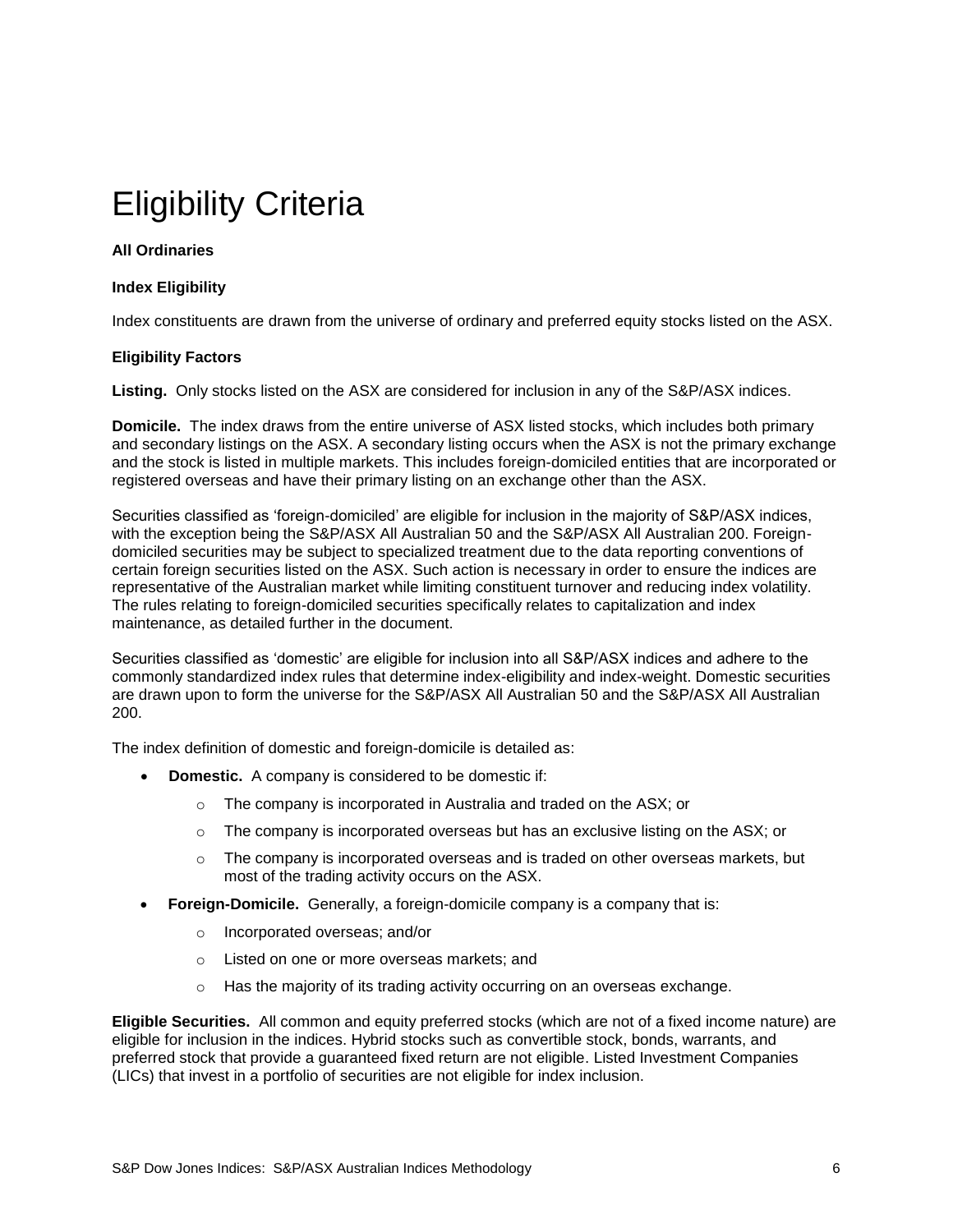Companies that are currently under consideration for merger or acquisition are not eligible for inclusion or promotion within the S&P/ASX index hierarchy.

**Market Capitalization.** The S&P/ASX indices only include securities that are considered to be institutionally investable, and market capitalization is a key criterion for stock selection. Stocks are included if they are large enough to meet the minimum ranking requirements for the representative indices within the Australian market.

Except for the S&P/ASX All Technology Index, the market capitalization criterion for stock inclusion is based upon the daily average market capitalization of a security over the last six months. The ASX stock price history (last six months), latest available shares on issue, and the Investable Weight Factor (IWF*)*  are the relevant variables for the calculation. The IWF is a variable that is primarily used to determine the available float of a security for ASX-listed securities.

For the S&P/ASX All Technology Index securities must, as of the rebalancing reference date, have a minimum three-month average float-adjusted market capitalization of AUD 120 million (current constituents AUD 80 million).

**Liquidity.** Only securities that are regularly traded are eligible for inclusion in any S&P/ASX index. A stock's liquidity is measured relative to its peers. Relative Liquidity is calculated as follows:

$$
Relative Liquidity = \frac{Stock Median Liquidity}{Market Liquidity}
$$

where:

- *Stock Median Liquidity* is the median daily value traded on the ASX for each stock divided by the average float/index weight-adjusted market capitalization for the previous six months and;
- *Market Liquidity* is determined using the market capitalization weighted average of the stock median liquidities of the 500 companies in the All Ordinaries index. The market capitalization weight for stocks in the S&P/ASX 300 is float-adjusted, otherwise the unadjusted market capitalization is used for weighting purposes (i.e. an IWF of 1 for stocks in the All Ordinaries, but not the S&P/ASX 300).

Relative Liquidity thresholds are as follows:

- **S&P/ASX 200.** Stocks require a minimum Relative Liquidity of 50% for inclusion in the S&P/ASX 200 and higher hierarchical indices. Any stock's Relative Liquidity that drops below half of the 50% threshold becomes ineligible and is removed at the next rebalancing.
- **S&P/ASX 300.** Stocks require a minimum Relative Liquidity of 30% for inclusion in the S&P/ASX 300. Any stock's Relative Liquidity that drops below half of the 30% threshold becomes ineligible and is removed at the next rebalancing.
- **S&P/ASX All Technology Index.** Stocks require a minimum Relative Liquidity of 30% for inclusion in the S&P/ASX All Technology. Any stock's Relative Liquidity that drops below half of the 30% threshold becomes ineligible and is removed at the next rebalancing.

**Median Daily Value Traded.** For the S&P/ASX All Technology Index stocks must, as of the rebalancing reference date, have a minimum three-month median daily value traded (MDVT) of AUD 0.12 million (current constituents AUD 0.080 million).

**Sector Classification.** Stocks are classified by GICS. GICS classifies a stock according to a number of measures, including revenues, earnings and the market's perception of a company.

In addition to the 11 GICS Sectors, S&P Dow Jones Indices also recognizes other industry segments relevant to the Australian market and calculates the following indices: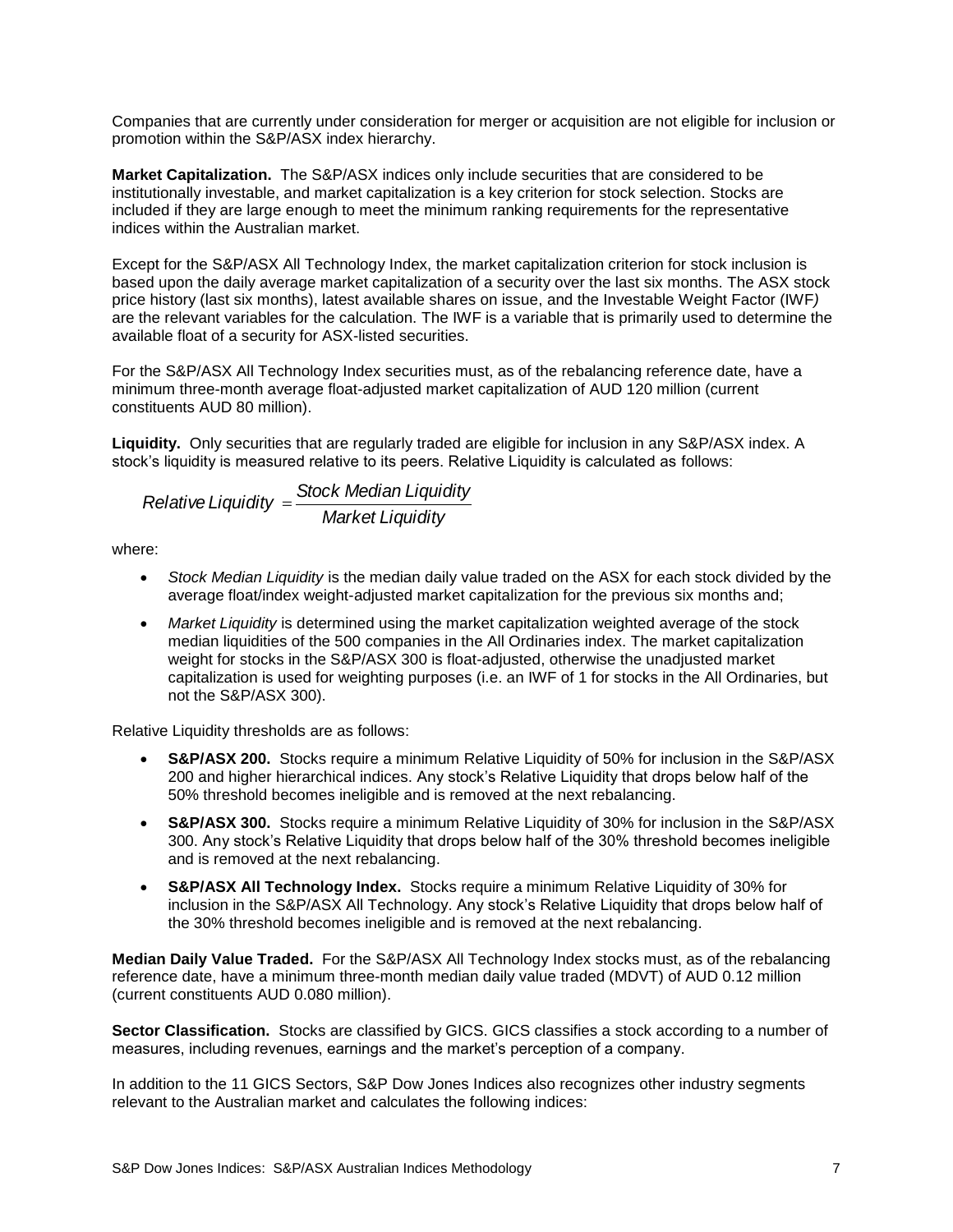- A-REIT = Equity Real Estate Investment Trusts 601010 (GICS Tier 3) plus Mortgage Real Estate Investment Trusts 402040 (GICS Tier 3)
- Resources = Energy 10 (GICS Tier 1) plus Metals & Mining 151040 (GICS Tier 3); and Industrials = All other stocks
- Metals & Mining 151040 (GICS Tier 3)
- Gold 15104030 (GICS Tier 4)
- All Technology = Information Technology 45 (GICS Tier 1) plus Consumer Electronics 25201010, Internet & Direct Marketing Retail 25502020, Health Care Technology 35103010, Interactive Media & Services 50203010 (GICS Tier 4)

**Positive Earnings.** For the S&P/ASX Small Ordinaries Select, as of each rebalancing reference date, earnings per share (EPS) data is taken for all stocks in the index universe (last twelve-months EPS data is given preference over fiscal year EPS data). Non-constituent stock's prior two years EPS must each be positive to be eligible for index inclusion. Current constituents' stocks with two consecutive years of negative EPS, as of the rebalancing reference date, become ineligible for index inclusion.

**Quoted Shares Issued.** When considering the index eligibility of securities for inclusion or promotion into S&P/ASX indices, the number of index securities under consideration is based upon the latest available ASX quoted securities. For domestic securities this figure is purely based upon the latest available data from the ASX.

Foreign-domiciled securities may quote the total number of securities on the ASX that is representative of their global equity capital; whereas other foreign-domiciled securities may quote securities on the ASX on a partial basis that represents their Australian equity capital. In order to overcome this inconsistency, the S&P/ASX indices will quote the number of index securities that are represented by CHESS Depositary Interests (CDIs) for a foreign entity. When CDIs are not issued we will use the total securities held on the Australian register (CHESS and where supplied the Issuer Sponsored register). This quoted number for a foreign entity is representative of the Australian equity capital, thereby allowing the S&P/ASX indices to be increasingly reflective of the Australian market.

The number of CDIs or shares of a foreign entity quoted on the ASX can experience more volatility than is typically the case for ordinary shares on issue. Therefore, an average number will provide a more robust figure to gauge index market capitalization. The average number on issue will be applied over a threemonth period.

Where CDI information is not supplied to the ASX by the company or the company's share register, estimates for Australian equity capital will be drawn from CHESS data and, ultimately, registry-sourced data.

*Monthly data for the number of CDIs and CHESS holdings is available on the ASX Web site at <https://www.asx.com.au/products/foreign-entity-data.htm>*.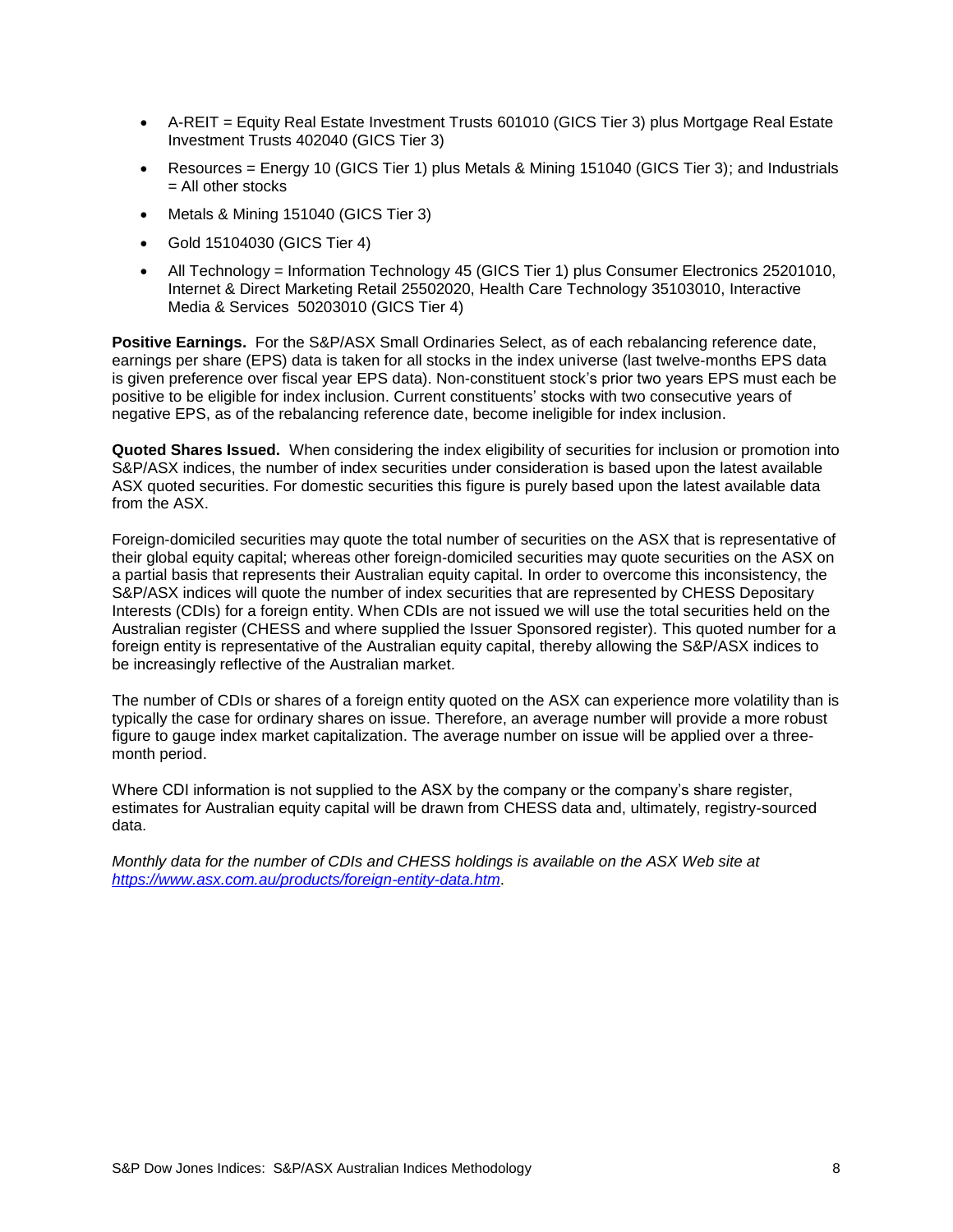### <span id="page-9-0"></span>Index Construction

#### <span id="page-9-1"></span>**Approaches**

The S&P/ASX index series is calculated by means of the divisor methodology used in all S&P Dow Jones Indices' equity indices.

*Please refer to the Market Capitalization Weighted Indices, Equal Weighted Indices, and Capped Market Capitalization Weighted Indices sections in S&P Dow Jones Indices' Index Mathematics Methodology for more information on the index calculation methodology for float-adjusted market capitalization weighted indices, equal weighted indices, and capped market capitalization weighted indices, respectively.*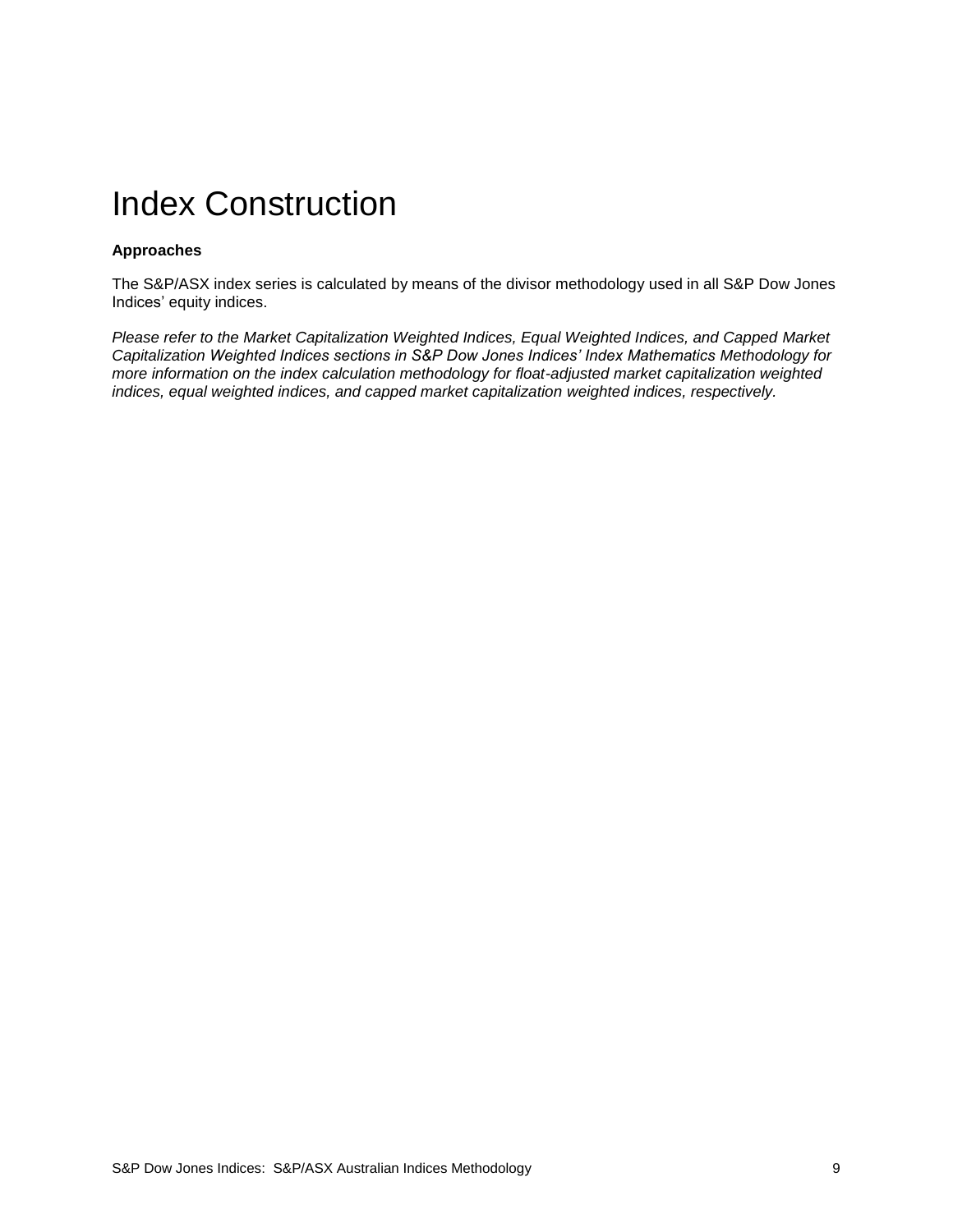### <span id="page-10-0"></span>Index Maintenance

#### <span id="page-10-1"></span>**Rebalancing**

Rebalancing of the S&P/ASX Australian index series occurs on a regular basis. Shares and Investable Weight Factors (IWFs) updates are also applied regularly. Except for the S&P/ASX Small Ordinaries Select the reference date used for the trading data is the last Friday of the month prior to the rebalancing, except for the September rebalancing where the reference date for data used is the second to last Friday of August.

#### <span id="page-10-2"></span>**Frequency**

- The S&P/ASX 20, S&P/ASX 50, S&P/ASX 100, and S&P/ASX 200 index constituents are rebalanced quarterly to ensure adequate market capitalization and liquidity. Quarterly rebalancing changes take effect after the market close on the third Friday of March, June, September, and December.
- The S&P/ASX 300 is rebalanced semi-annually, effective after the market close on the third Friday of March and September.
- The S&P/ASX MidCap 50, S&P/ASX Mid-Small, and S&P/ASX Small Ordinaries are rebalanced when and if constituent changes are made in any of their respective parent indices.
- The All Ordinaries index is rebalanced annually, effective after the market close on the third Friday of March. Therefore, the entire S&P/ASX index series is rebalanced after the market close on the third Friday of March.
- The S&P/ASX Small Ordinaries Select is rebalanced semi-annually, effective after the market close on the third Friday of March and September. The rebalancing reference dates are after the close on the last business days in February and August respectively.
- The S&P/ASX All Technology Index is rebalanced quarterly. Quarterly rebalancing changes take effect after the market close on the third Friday of March, June, September, and December.

Rebalancing announcements are made on the second Friday of March, June, and December; therefore, a one-week notice period is provided before the rebalancing takes effect at these reviews. The rebalancing announcement is made on the first Friday of September, therefore a two-week notice period is provided before this rebalancing takes effect.

Eligible stocks are considered for index inclusion based on their rank relative to the stated quota of securities for each index within the S&P/ASX hierarchy. For example, a stock that is currently in the S&P/ASX 300 and is ranked at 175, based on float-adjusted market capitalization, within the universe of eligible securities may be considered for inclusion into the S&P/ASX 200, provided that liquidity hurdles are met. Stocks that fail the relative liquidity criteria are typically removed from the float-adjusted market capitalization rankings. At the March and September rebalancings, stocks that pass the S&P/ASX 300 relative liquidity requirement remain in the rankings as the size hierarchy is reviewed simultaneously.

**Buffers.** In order to limit the level of index turnover, eligible non-constituent securities will generally only be considered for index inclusion once a current constituent stock is excluded due to a sufficiently low rank and/or liquidity, based on the float-adjusted market capitalization. Potential index inclusions and exclusions need to satisfy buffer requirements in terms of the rank of the stock relative to a given index. The following buffers aim to limit the level of index turnover that may take place at each quarterly rebalancing, maximizing the efficiency and limiting the cost associated with holding the index portfolio.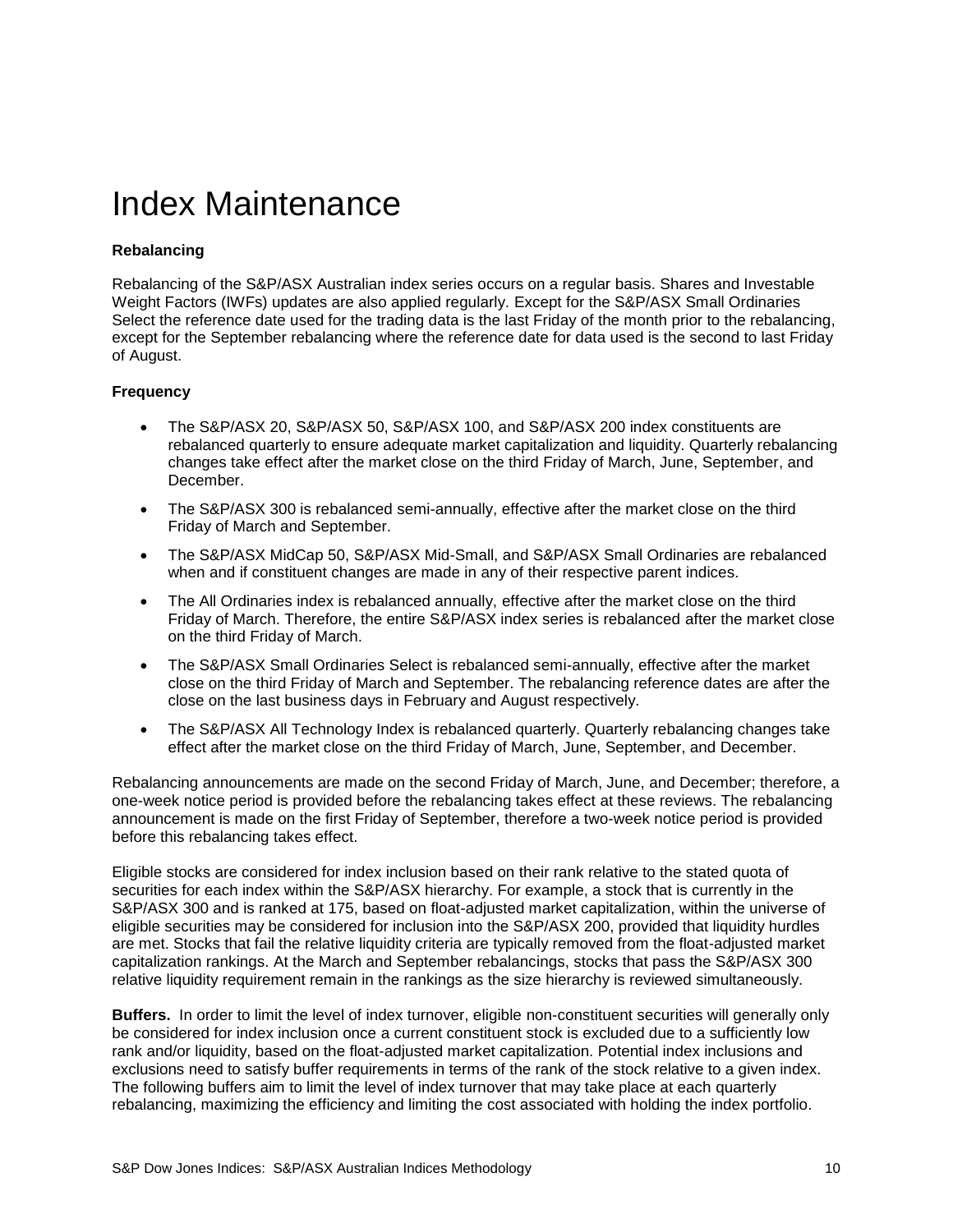|                        | <b>Rank Buffer for</b>      |                            |  |
|------------------------|-----------------------------|----------------------------|--|
| <b>Index</b>           | Addition                    | <b>Deletion</b>            |  |
| <b>S&amp;P/ASX 20</b>  | $14th$ or higher            | 26 <sup>th</sup> or lower  |  |
| <b>S&amp;P/ASX 50</b>  | 39 <sup>th</sup> or higher  | 61 <sup>st</sup> or lower  |  |
| S&P/ASX 100            | 84 <sup>th</sup> or higher  | 116 <sup>th</sup> or lower |  |
| S&P/ASX 200            | 179 <sup>th</sup> or higher | 221 <sup>st</sup> or lower |  |
| <b>S&amp;P/ASX 300</b> | 274 <sup>th</sup> or higher | 326 <sup>th</sup> or lower |  |

These float-adjusted market capitalization rank buffers serve as the guidelines used by the Index Committee to arrive at any potential constituent changes to the indices. However, the Index Committee has complete discretion to by-pass these rules when circumstances warrant.

#### <span id="page-11-0"></span>**Timing of Intra-Quarter Constituent Changes**

**Announcements to Market.** Changes to index composition will generally be made two-to-five business days in advance of index implementation of anticipated corporate events whenever practical, bearing in mind that the timing of such events is occasionally uncertain. Notification will be made outside of trading hours by way of an Index Announcement.

**Intra-Quarter Additions.** Between rebalancing dates**,** an index addition is generally made only if a vacancy is created by an index deletion. This rule applies to the S&P/ASX 200 and all related indices that sit higher within the index hierarchy. Therefore, it is not applicable to the S&P/ASX 300 and the All Ordinaries index. Index additions are made according to market size and liquidity. An initial public offering (IPO) is added to the index only when an appropriate vacancy occurs and is subject to proven liquidity for at least eight weeks. An exception may be made for extraordinary large offerings where sizeable trading volumes justify index inclusion. An extraordinary large offering is one that may be considered for inclusion in the S&P/ASX 20 based on its relative float adjusted market capitalization rank.

An intra-quarter addition will only be made to the S&P/ASX 200 A-REIT Equal Weight Index if a vacancy is created due to a REIT replacing another REIT in the parent S&P/ASX 200. When a company is added intra-quarter, it assumes the weight of the company it replaces. In all other cases, additions will be made only at quarterly rebalancings.

For all indices, with the exception of the S&P/ASX 200 A-REIT Equal Weight Index, S&P/ASX 300, and the All Ordinaries, an addition is made as soon as a place has been vacated due to an index deletion.

For the S&P/ASX Small Ordinaries Select, except for spin-offs, additions are made to the index only during the semi-annual rebalancings.

**Intra-Quarter Deletions.** Deletions can occur between index rebalancing dates due to acquisitions, mergers and spin-offs or due to suspension or bankruptcies. The decision to remove a stock from the index will be made once there is sufficient evidence that the transaction will be completed. Stocks that are removed due to mergers & acquisitions activity are removed from the index at the cash offer price for cash-only offers. Otherwise the best available price in the market is used.

For the S&P/ASX Small Ordinaries Select, constituents removed from the S&P/ASX Small Ordinaries are removed from the index simultaneously.

For the S&P/ASX All Technology Index, constituents no longer classified in an eligible GICS will be removed with at least one trading days notice.

**Share Updates.** The share count for all index constituents are reviewed quarterly and are rounded to the nearest thousand ('000) for all Australian stocks. Updates will be made to the number of shares outstanding if the difference between the current number of shares used and the latest figure quoted by the ASX differs by 5% or more, as at the quarterly rebalancing reference date.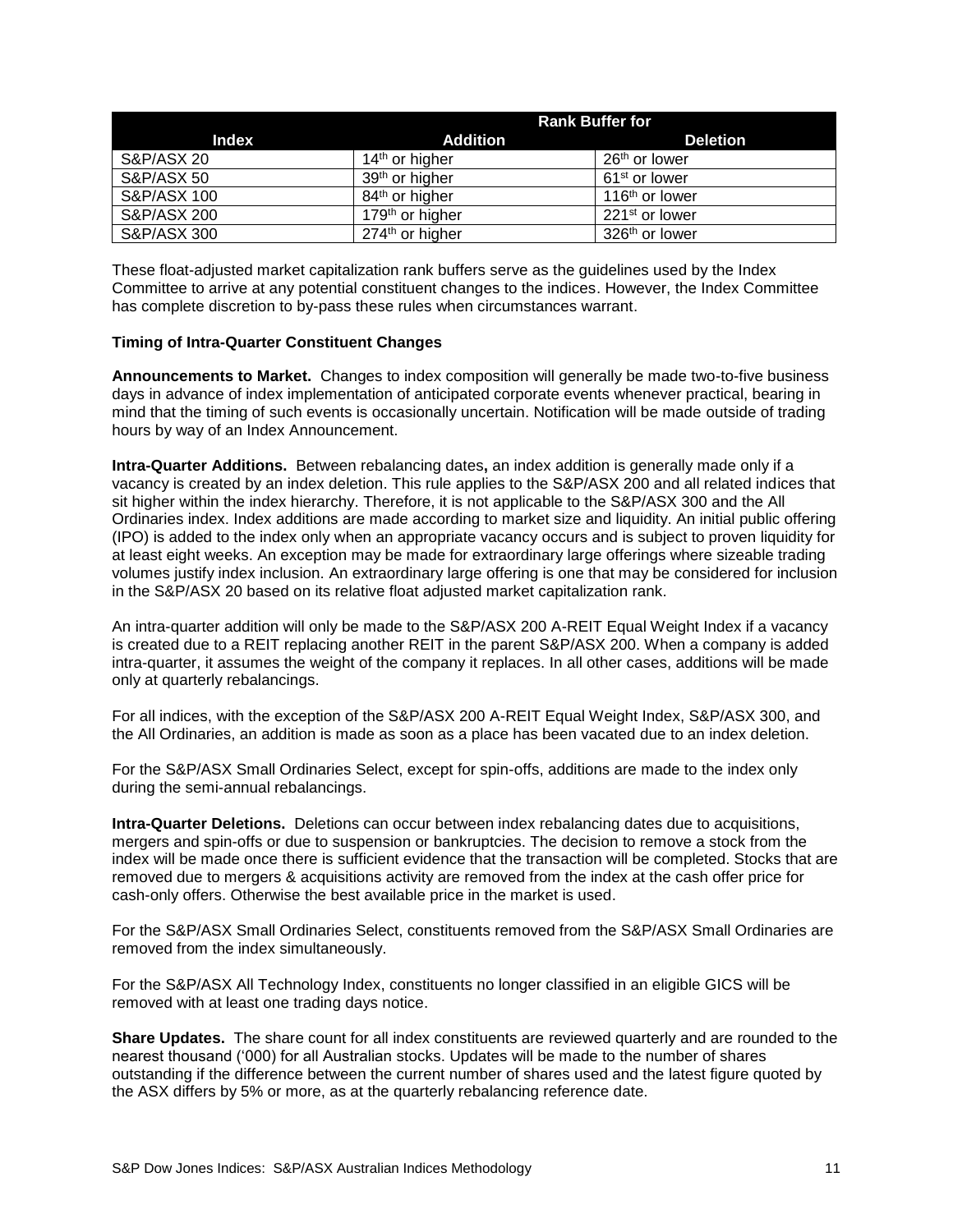Share updates for foreign-domiciled securities will take place at each quarterly rebalancing. The update to the number of shares outstanding will only take place when the three-month average of CDIs or the Total Securities held in the Australian branch of issuer sponsored register (where supplied) and in CHESS, on the rebalancing reference date, differs from the current number of shares used by 5% or more.

Where CDI information is not supplied to the ASX by the company or the company's share register, estimates for Australian equity capital will be drawn from CHESS data and, ultimately, registry-sourced data. Monthly data for the number CDIs and CHESS holdings is available on the ASX Web site at: *<https://www.asx.com.au/products/foreign-entity-data.htm>*.

Intra-quarter share changes are implemented at the effective date or as soon as reliable information is available; however, they will only take place in the following circumstances:

- Changes in a company's shares outstanding of 5% or more due to market-wide shares issuance or major off-market buy-backs;
- Right's issues, bonus issues and other major corporate actions;
- Share issues resulting from index companies merging.

Share changes due to mergers or acquisitions are implemented when the transaction occurs, even if both of the companies are not in the same index and regardless of the size of the change.

*For more information regarding the above treatment, please see S&P Dow Jones Indices' Equity Indices Policies & Practices Methodology.*

Notification of intra-quarter changes to the number of issued shares generally takes place three business days prior to the index implementation date.

#### <span id="page-12-0"></span>**Corporate Actions**

For information on Corporate Actions, please refer to S&P Dow Jones Indices' Equity Policies & Practices Methodology. Please refer to S&P Dow Jones Indices' Index Mathematics Methodology for a summary of index maintenance adjustments.

**Spin-offs.** Except for the S&P/ASX Small Ordinaries Select, a spun-off company is added to all indices of the parent company at a zero price on the ex-date. Should the spun-off company not be considered eligible for any S&P/ASX index that it is added to on the basis of its float-adjusted market capitalization, then it will be removed from the respective index after at least one day of regular way trading.

For the S&P/ASX Small Ordinaries Select, a spun-off company is added to the index at a zero price on the ex-date and remains in the index until the next rebalancing. As of that rebalancing reference date, if the company reported positive earnings, it remains in the index; if the company reported negative earnings, it is removed from the index.

After the first earnings screen, the spin-off is treated according to the regular deletion rules.

Note that the first rebalancing reference date with company reporting earnings does not equate to being the actual next rebalancing reference date after the spin-off ex-date if that rebalancing occurs before the spin-off reports earnings.

For the S&P/ASX All Technology Index, a spun-off company is added to the index at a zero price on the ex-date. If the spin-off is classified in an ineligibile GICS it is removed after at least one day of trading. If the spin-off is classified in an eligible GICS it will remain in the index until the next quarterly rebalancing, at which point it will be reviewed for ongoing inclusion.

*For more information, please refer to S&P Dow Jones Indices' Equity Indices Policies & Practices Methodology.*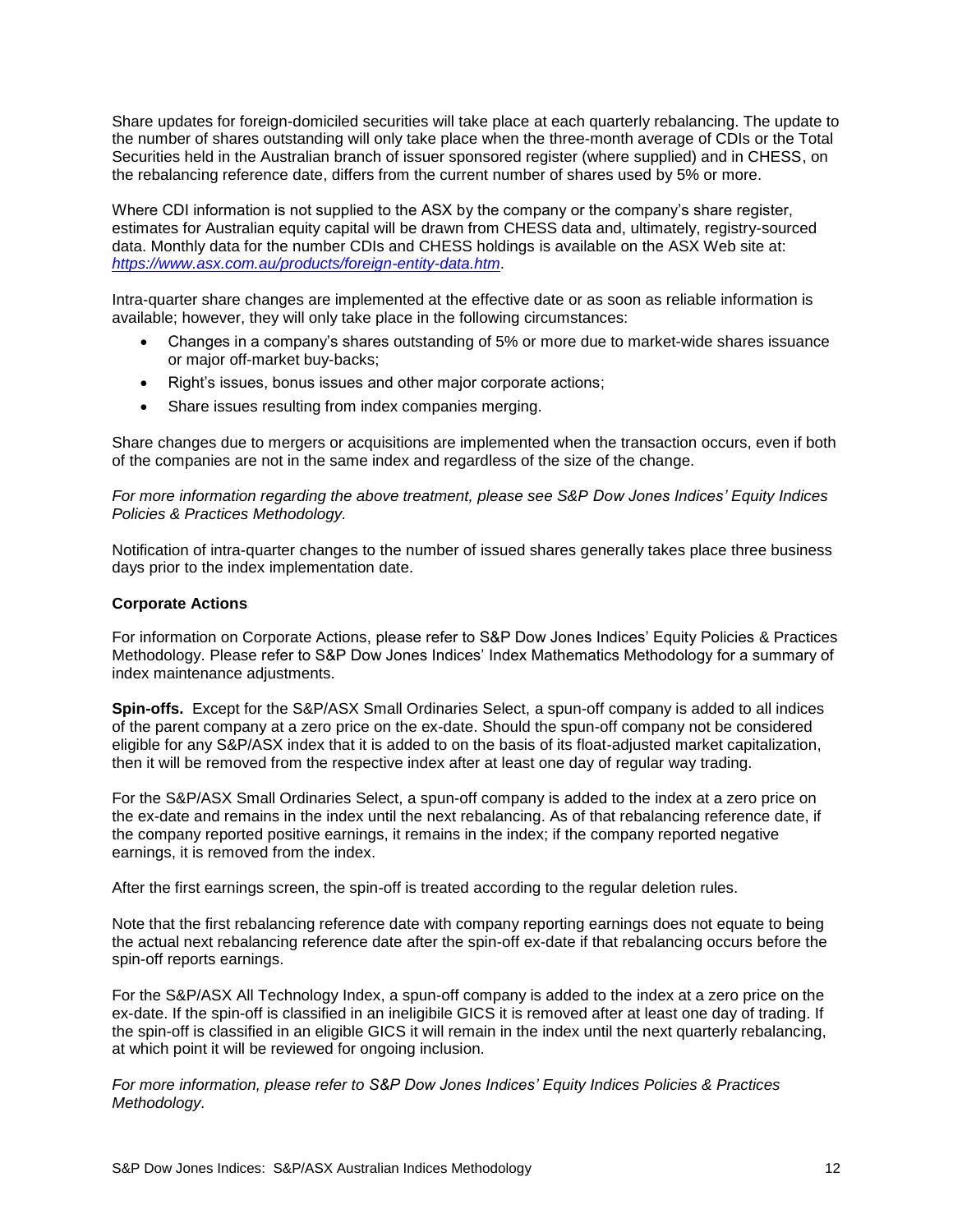#### <span id="page-13-0"></span>**Investable Weight Factor (IWF)**

For more information, please refer to S&P Dow Jones Indices' Float Adjustment Methodolology and S&P Dow Jones Indices' Equity Policies & Practices Methodology.

Exceptions to the standard treatment for the S&P/ASX Indices are detailed below:

All issues in the S&P/ASX indices – with exception of the All Ordinaries – are assigned Investable Weight Factor (IWF). A company must have a minimum IWF of 0.3 to be eligible for index inclusion, however an IWF at or above that level is not necessary for ongoing index membership.

IWFs are reviewed annually as part of the September quarterly review. However, any event that alters the float of a security in excess of 5% will be implemented as soon as practicable by an adjustment to the IWF.

#### <span id="page-13-1"></span>**Currency of Calculation and Additional Index Return Series**

In addition to the indices detailed in this methodology, additional return series versions of the indices may be available, including, but not limited to: currency, currency hedged, decrement, fair value, inverse, leveraged, and risk control versions. For a list of available indices, please refer to *[S&P DJI's All Indices by](https://us.spindices.com/web-data-downloads/regulatory/spdji-all-indices-methodology-report.xlsx?force_download=true)  [Methodology Report](https://us.spindices.com/web-data-downloads/regulatory/spdji-all-indices-methodology-report.xlsx?force_download=true)*.

*For information on the calculation of different types of indices, please refer to S&P Dow Jones Indices' Index Mathematics Methodology.*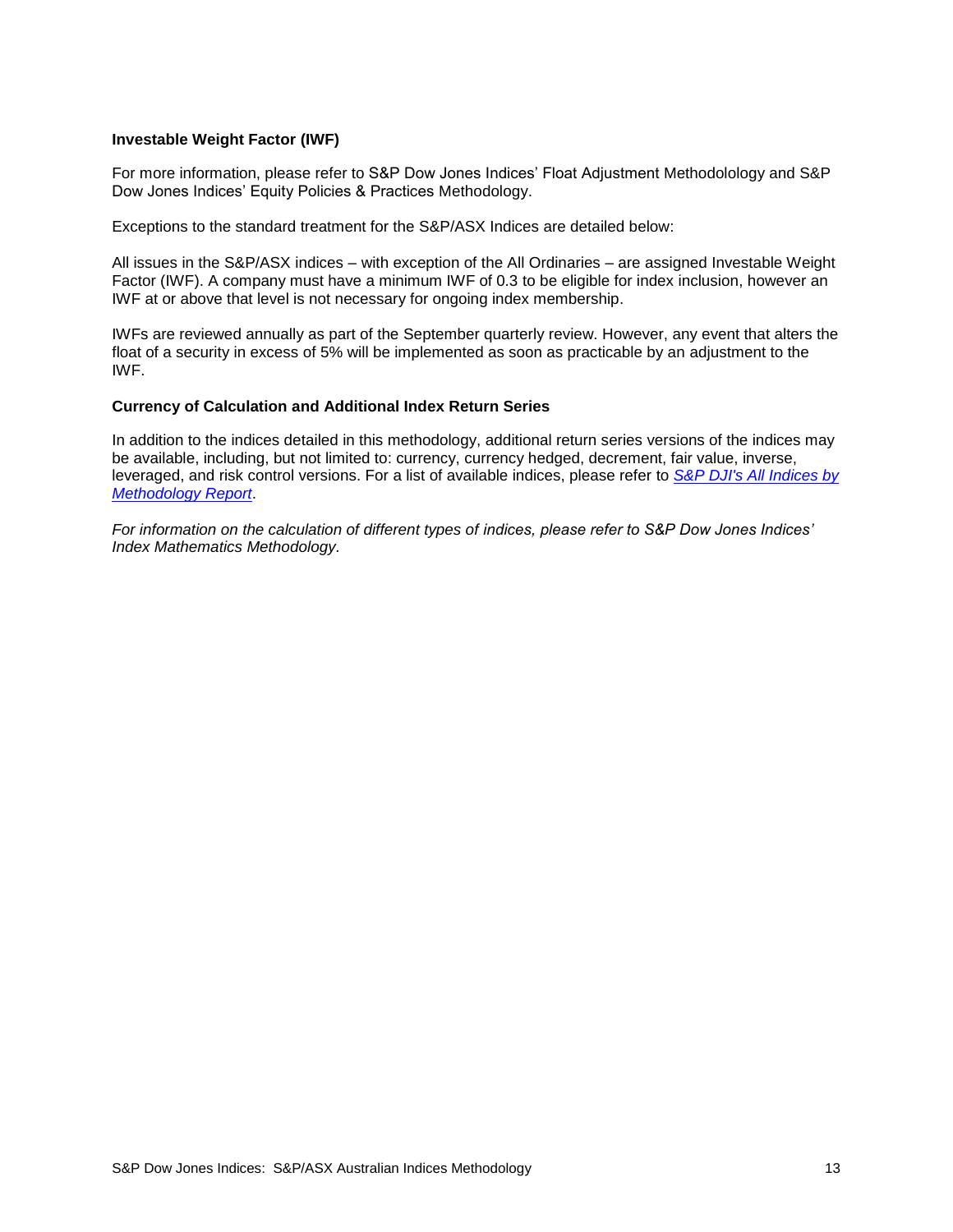### <span id="page-14-0"></span>Index Data

#### <span id="page-14-1"></span>**Calculation Return Types**

S&P Dow Jones Indices calculates multiple return types which vary based on the treatment of regular cash dividends. The classification of regular cash dividends is determined by S&P Dow Jones Indices.

- Price Return (PR) versions are calculated without adjustments for regular cash dividends.
- Gross Total Return (TR) versions reinvest regular cash dividends at the close on the ex-date without consideration for withholding taxes. The regular cash dividend amount reinvested in the Gross Total Return versions does not include the value of any associated franking credits.
- Net Total Return (NTR) versions, if available, reinvest regular cash dividends at the close on the ex-date after the deduction of applicable withholding taxes.

In the event there are no regular cash dividends on the ex-date, the daily performance of all three indices will be identical.

For a complete list of indices available, please refer to the daily index levels file (".SDL").

*For more information on the classification of regular versus special cash dividends as well as the tax rates used in the calculation of net return, please refer to S&P Dow Jones Indices' Equity Indices Policies & Practices Methodology.*

*For more information on the calculation of return types, please refer to S&P Dow Jones Indices' Index Mathematics Methodology*.

#### <span id="page-14-2"></span>**Franking Credit Adjusted Total Return Indices**

Additional total return indices are available for a number of indices in the family, including the S&P/ASX 200 and S&P/ASX 300 that adjust for the tax effect of franking credits attached to cash dividends. The indices utilize tax rates relevant to two segments of investors: one version incorporates a 0% tax rate relevant for tax-exempt investors and a second version uses a 15% tax rate relevant for superannuation funds. The franking credits attached to both regular and special cash dividends are included in the respective calculations.

- **Franking Credit Adjusted Annual Total Return Indices.** This index series accrues a pool of gross dividend points on a daily basis and reinvests them across the index annually after the end of the financial year. Reinvestment occurs at market close on the first trading day after June 30<sup>th</sup>. The gross dividend points are derived by taking the value of the gross dividend market capitalization (less the as reported dividend market capitalization) and dividing it by the index divisor effective on the ex-date of the respective dividend. The 0% and 15% tax rates are applied to the gross dividend amount to determine the net tax effect applied in the return calculation.
- **Franking Credit Adjusted Daily Total Return Indices.** Rather than allowing a separate accrual of gross dividend points, this index series reinvests the gross dividend amount across the index at the close of the ex-date on a daily basis. Again, the 0% and 15% tax rates are applied to the gross dividend amount to determine the net tax effect applied in the return calculation.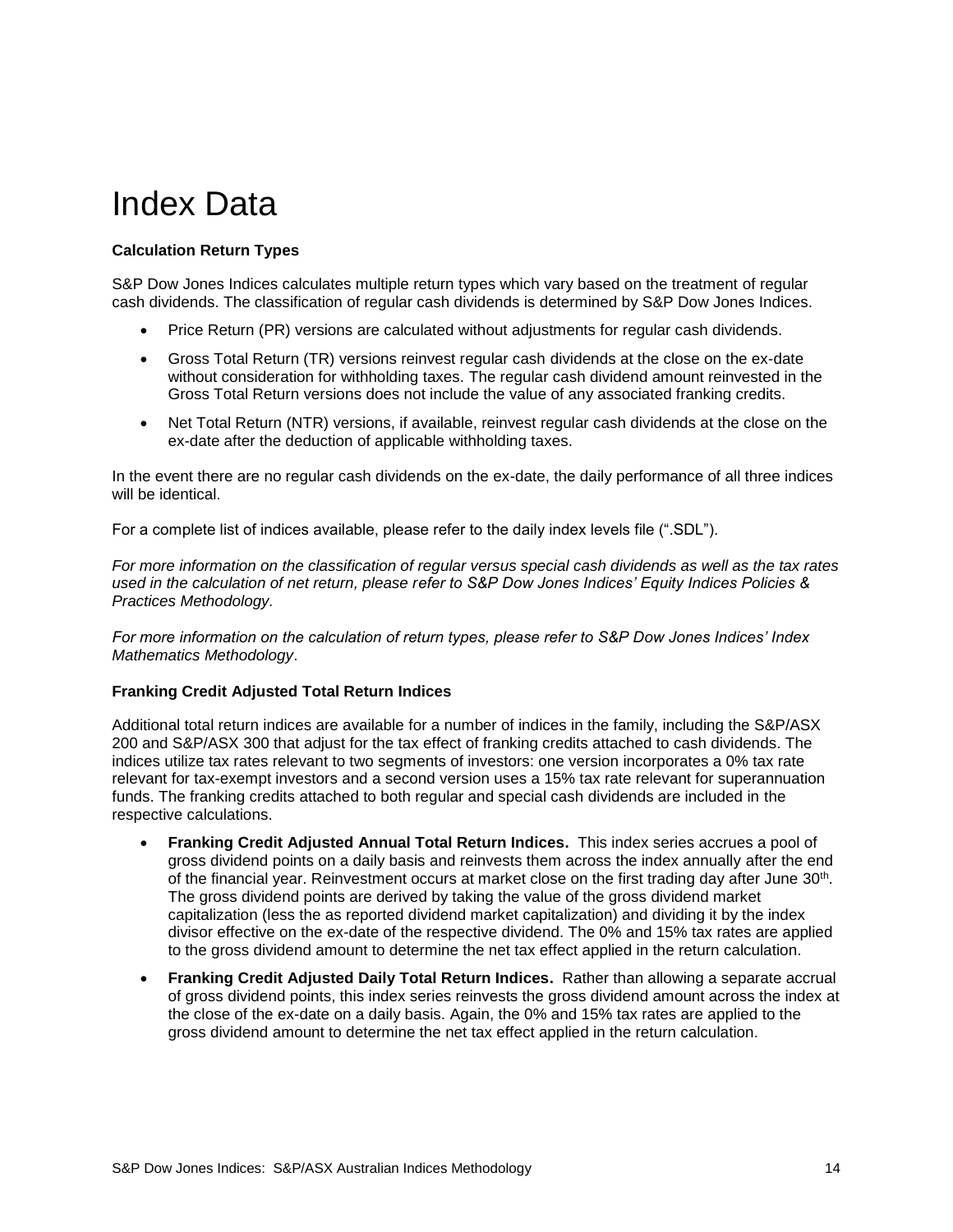### <span id="page-15-0"></span>Index Governance

#### <span id="page-15-1"></span>**Index Committee**

The S&P/ASX Indices are maintained by the S&P/ASX Equity Indices Committee. S&P Dow Jones Indices' chairs the Index Committee, which is comprised of five voting members representing both S&P Dow Jones Indices and the Australian Securities Exchange.

The Index Committee meets regularly to review market developments and convenes as needed to address major corporate actions. At each meeting, the Committee may review pending corporate actions that may affect index constituents, statistics comparing the composition of the index to the market, companies that are being considered as candidates for addition to the index, and any significant market events. In addition, the Index Committee may revise index policy covering rules for selecting companies, treatment of dividends, share counts or other matters.

S&P Dow Jones Indices considers information about changes to its indices and related matters to be potentially market moving and material. Therefore, all Index Committee discussions are confidential.

S&P Dow Jones Indices' Index Committees reserve the right to make exceptions when applying the methodology if the need arises. In any scenario where the treatment differs from the general rules stated in this document or supplemental documents, clients will receive sufficient notice, whenever possible.

In addition to the daily governance of indices and maintenance of index methodologies, at least once within any 12-month period, the Index Committee reviews the methodology to ensure the indices continue to achieve the stated objectives, and that the data and methodology remain effective. In certain instances, S&P Dow Jones Indices may publish a consultation inviting comments from external parties.

*For information on Quality Assurance and Internal Reviews of Methodology, please refer to S&P Dow Jones Indices' Equity Indices Policies & Practices Methodology*.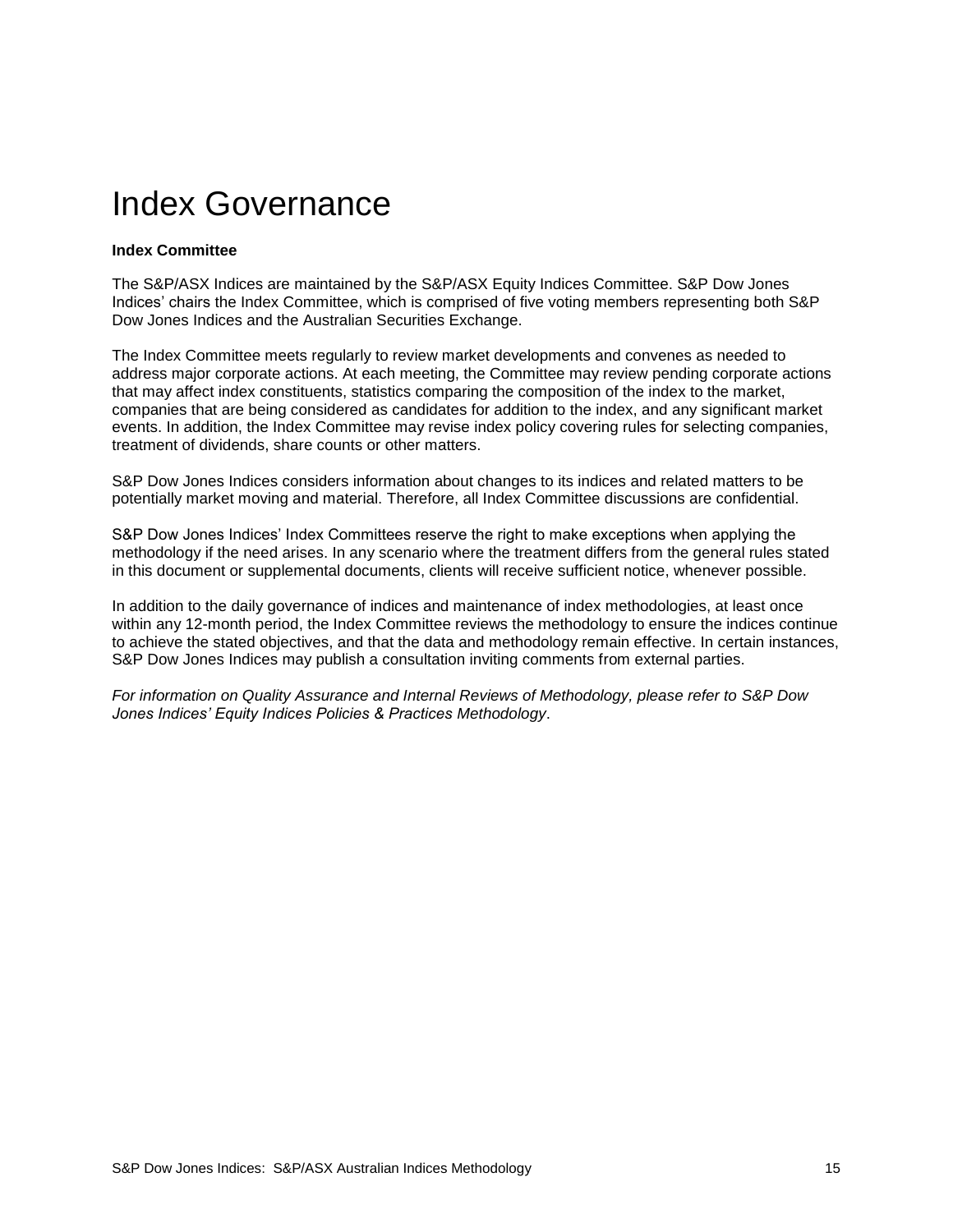### <span id="page-16-0"></span>Index Policy

#### <span id="page-16-1"></span>**Announcements**

All index constituents are evaluated daily for data needed to calculate index levels and returns. All events affecting the daily index calculation are typically announced in advance via the Index Corporate Events report (.SDE), delivered daily to all clients. Any unusual treatment of a corporate action or short notice of an event may be communicated via email to clients. Market-sensitive announcements, including the additions or deletions of stocks in indices, are normally made when markets are closed.

All methodology changes are posted to S&P Dow Jones Indices' Web site and announced via email to all clients. The latest available version is always posted on the Web site at *[www.spdji.com](http://www.spdji.com/)*.

#### <span id="page-16-2"></span>**Pro-forma Files**

In addition to the corporate events file (.SDE), S&P Dow Jones Indices provides constituent pro-forma files for each index each time the indices rebalance. The pro-forma file is typically provided daily in advance of the rebalancing date and it contains all constituents and their index shares effective for the upcoming rebalancing.

*Please visit [www.spdji.com](http://www.spdji.com/) for a complete schedule of rebalancing timelines and pro-forma delivery times.*

#### <span id="page-16-3"></span>**Holiday Schedule**

The S&P/ASX indices are calculated on all business days, this is inclusive of state public holidays. The exchange is closed for trading on national public holidays; indices are not calculated on those days.

<span id="page-16-4"></span>*A complete holiday schedule for the year is available at [www.spdji.com.](http://www.spdji.com/)*

#### **Rebalancing**

The Index Committee may change the date of a given rebalancing for reasons including market holidays occurring on or around the scheduled rebalancing date. Any such change will be announced with proper advance notice where possible.

#### <span id="page-16-5"></span>**Unexpected Exchange Closures**

For information on Unexpected Exchange Closures, please refer to S&P Dow Jones Indices' Equity Indices Policies & Practices Methodology*.*

#### <span id="page-16-6"></span>**Recalculation Policy**

For information on the recalculation policy, please refer to S&P Dow Jones Indices' Equity Indices Policies & Practices Methodology.

#### <span id="page-16-7"></span>**Real-Time Calculation**

Real-time, intra-day, index calculations are executed for certain S&P/ASX price indices, with index values updated every 30 seconds as constituent prices change throughout the course of the day. Real-time indices are not restated.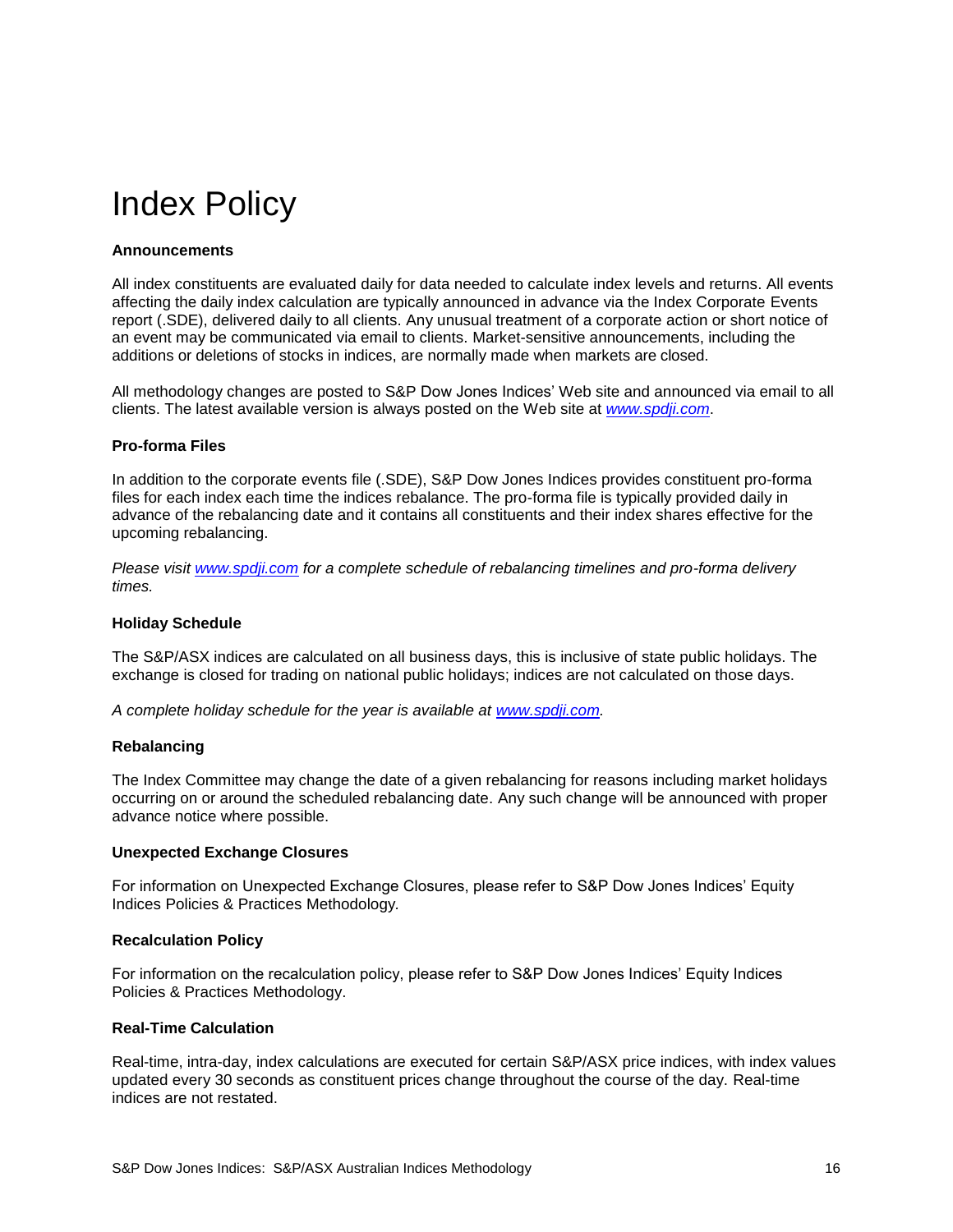*For information on Calculations and Pricing Disruptions, Expert Judgment and Data Hierarchy, please refer to S&P Dow Jones Indices' Equity Indices Policies & Practices Methodology*.

#### <span id="page-17-0"></span>**Contact Information**

For questions regarding an index, please contact: [index\\_services@spglobal.com.](mailto:index_services@spglobal.com)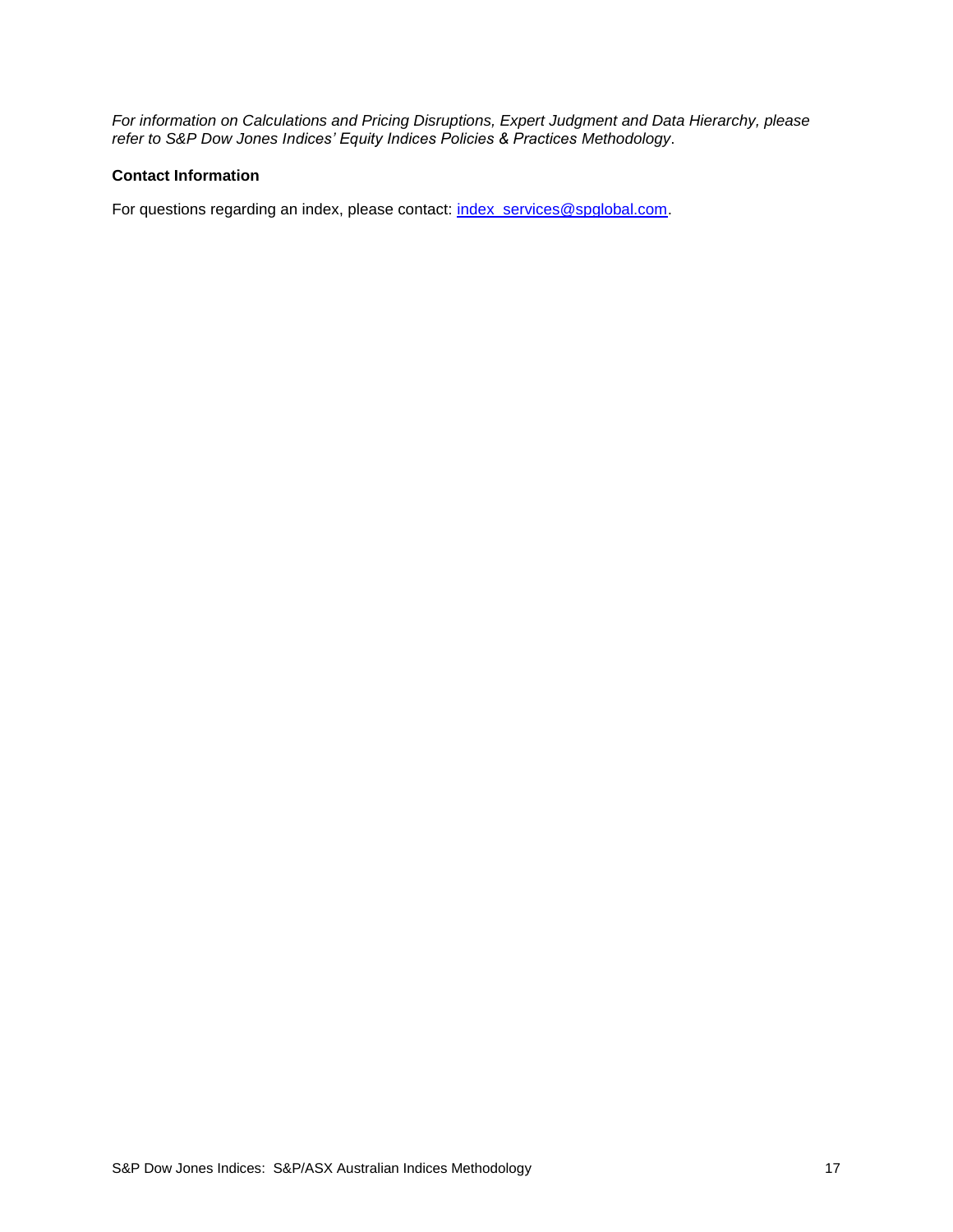### <span id="page-18-0"></span>Index Dissemination

Index levels are available through S&P Dow Jones Indices' Web site at *[www.spdji.com,](http://www.spdji.com/)* major quote vendors (see codes below), numerous investment-oriented Web sites, and various print and electronic media.

#### <span id="page-18-1"></span>**Tickers**

The table below lists headline indices covered by this document. All versions of the below indices that may exist are also covered by this document. Please refer to *[S&P DJI's All Indices by Methodology](https://us.spindices.com/web-data-downloads/regulatory/spdji-all-indices-methodology-report.xlsx?force_download=true)  [Report](https://us.spindices.com/web-data-downloads/regulatory/spdji-all-indices-methodology-report.xlsx?force_download=true)* for a complete list of indices covered by this document.

| <b>Index (Price Index)</b>            | <b>Bloomberg</b> | <b>RIC</b>   | <b>IRESS</b> |
|---------------------------------------|------------------|--------------|--------------|
| S&P/ASX 200                           | AS51             | OlXA.        | <b>XJO</b>   |
| S&P/ASX 100                           | AS25             | IOTA.        | XTO          |
| <b>S&amp;P/ASX 50</b>                 | AS31             | .AFLI        | XFL          |
| <b>S&amp;P/ASX 20</b>                 | AS26             | .ATLI        | <b>XTL</b>   |
| S&P/ASX 300                           | AS52             | AXKO.        | <b>XKO</b>   |
| S&P/ASX MidCap 50                     | AS34             | AXMD.        | <b>XMD</b>   |
| S&P/ASX Mid Small                     | <b>SPAXMS</b>    | .AXMS        | <b>XMS</b>   |
| <b>S&amp;P/ASX Small Ordinaries</b>   | AS38             | AXSO.        | <b>XSO</b>   |
| S&P/ASX Small Ordinaries Select       | SPAX3SAP         |              | --           |
| <b>All Ordinaries</b>                 | AS30             | .AORD        | XAO          |
| S&P/ASX 200 A-REIT                    | AS51PROP         | AXPJ.        | <b>XPJ</b>   |
| S&P/ASX 200 Financials-x-A-REIT       | AS51FNXP         | <b>LXXA.</b> | XXJ          |
| S&P/ASX 300 A-REIT                    | AS52PROP         | .AXPK        | <b>XPK</b>   |
| S&P/ASX 300 Financials-x-A-REIT       | AS52FNXP         | .AXXK        | <b>XXK</b>   |
| S&P/ASX All Technology Index          | <b>SPAXATAP</b>  | .SPAXATAP    | --           |
| S&P/ASX 300 Metals & Mining           | AS52XMM          | .AXMM        | <b>XMM</b>   |
| S&P/ASX All Ordinaries Gold           | AS30XGD          | .AXGD        | XGD          |
| <b>S&amp;P/ASX Emerging Companies</b> | <b>SPAXEC</b>    | .AXEMI       | <b>XEC</b>   |
| S&P/ASX Infrastructure                | <b>SPAXIF</b>    | .AXIF        | <b>XIF</b>   |
| S&P/ASX 100 Equal Weight Index        | <b>SPAXEW</b>    | .AXEW        | <b>XEW</b>   |
| S&P/ASX 200 Equal Weight Index        | SPAX2EAP         | .AXEW        |              |
| S&P/ASX 200 A-REIT Equal Weight Index | AS51PE           | .AXAE        | --           |

#### <span id="page-18-2"></span>**Index Data**

Daily constituent and index level data are available via subscription.

<span id="page-18-3"></span>*For product information, please contact S&P Dow Jones Indices, [www.spdji.com/contact-us](http://www.spdji.com/contact-us)*.

#### **Web site**

*For further information, please refer to S&P Dow Jones Indices' Web site at [www.spdji.com.](http://www.spdji.com/)*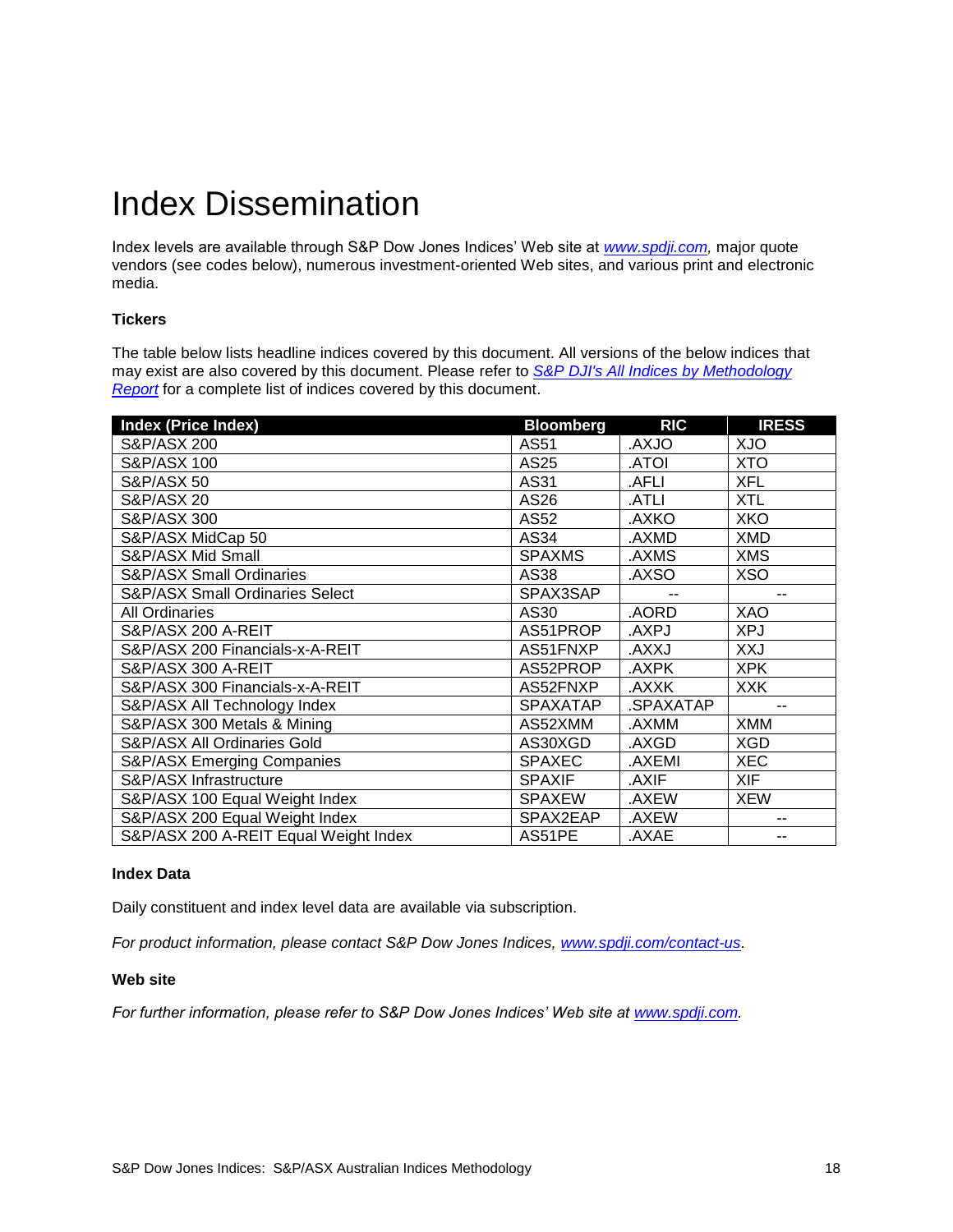### <span id="page-19-0"></span>Appendix I

#### <span id="page-19-1"></span>**A Chronology of S&P/ASX Indices**

- 1979 The All Ordinaries index was created, with a base date of December 31<sup>st</sup>, 1979, replacing the regional indices, which were independently run out of the Sydney and Melbourne exchanges.
- 1987 Global equity markets crash, with the All Ordinaries index recording its largest one-day loss, falling by 516 points  $(25%)$  on October  $20<sup>th</sup>$ , 1987.
- 1988 ASX introduces the Stock Exchange Automated Trading system (SEATS) electronic trading platform.
- 1992 The Sydney Futures Exchange (SFE) issues the first equity futures contract in Australia.
- 1997 Spurred on by the technology boom, the All Ordinaries index records its highest one-day points gain, rising 144 points (6%) on October 29<sup>th</sup>, 1997.
- 1998 The ASX implements the first of a series of index rule changes, including the liquidity rule, whereby a stock's liquidity must be 50% of the overall market liquidity to be eligible for index inclusion.
- 2000 S&P Dow Jones Indices takes over the index business from the ASX, introducing:
	- The S&P/ASX index series;
	- End-of-day calculation of the 24 ASX sectors, for the S&P/ASX 200 and the S&P/ASX 300;
	- The S&P/ASX 200 replaces the All Ordinaries index as the key institutional benchmark index for the Australian market;
	- The All Ordinaries index subsequently changes to include 500 companies with no liquidity requirements for constituents, effectively becoming Australia's broad-based market "indicator" index.
- 2001 Introduction of Global Industry Classification Standard (GICS®) for the Australian market:
	- Real-time GICS indices are launched for the S&P/ASX 200.
	- End-of-day GICS indices are launched for the S&P/ASX 300.
- 2001 S&P Dow Jones Indices take over index calculation from the ASX, using proprietary indexcalculation engines, streamlining the day-to-day index methodology, and allowing for earlier distribution of official closing index values.
- 2002 SSgA launches streetTRACKS 200 and 50 exchange-traded funds (ETFs) for the S&P/ASX 200, the S&P/ASX 50 and the S&P/ASX 200 Property Trust Indices.

S&P Dow Jones Indices discontinues the Old 24 ASX sectors.

The S&P/ASX methodology changes to incorporate float adjustment.

The ASX launches the ASX Mini Futures contracts for the S&P/ASX 200.

2004 SFE launches the SPIDO (SFE SPI 200™) Intra-Day Options.

The ASX launches the S&P/ASX Buy-Write Index.

The S&P/ASX 200 Price Index rises above 4000 points in December.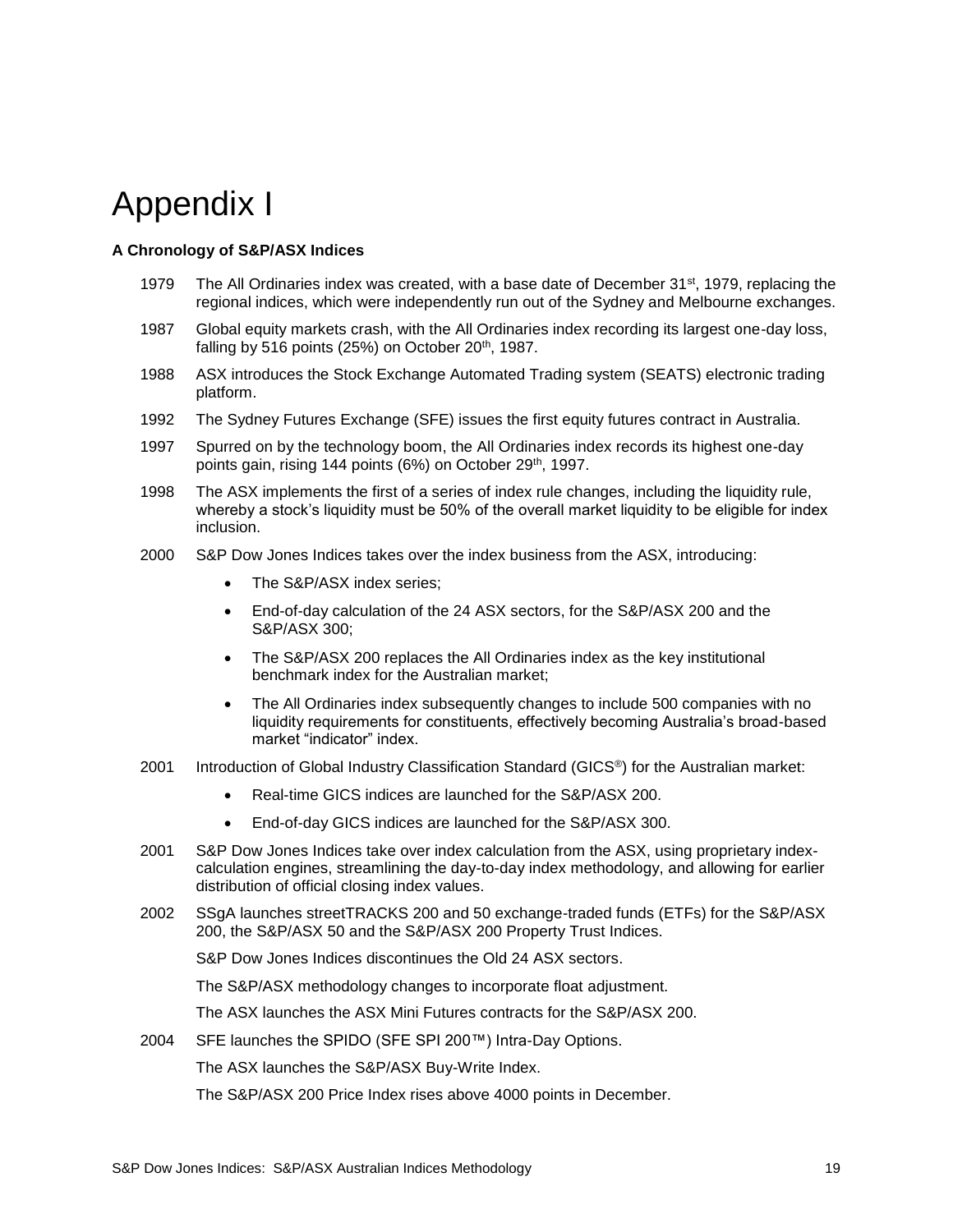2006 The S&P/ASX 200 Price Index closes above 5000 points in March.

S&P Dow Jones Indices launches the S&P/ASX 300 Metals & Mining and All Ordinaries Gold Indices.

2007 The S&P/ASX 200 Price Index closes above 6000 points in March.

The S&P/ASX methodology changes to extend index eligibility to foreign domiciled companies listed on the ASX.

S&P Dow Jones Indices launches the S&P/ASX All Australian 50 and the S&P/ASX All Australian 200.

- 2009 S&P Dow Jones Indices launches the S&P/ASX Infrastructure and the S&P/ASX Emerging Companies Indices.
- 2010 S&P Dow Jones Indices launches the S&P/ASX 200 2x Inverse Daily Index and the S&P/ASX 200 2x Leverage Daily Index.
- 2010 S&P Dow Jones Indices launches the S&P/ASX Dividend Opportunities Index.
- 2011 S&P Dow Jones Indices launches the S&P/ASX Mid Small and the S&P/ASX 100 Equal Weight Indices.
- 2014 S&P Dow Jones Indices launches the S&P/ASX 200 A-REIT Equal Weight Index and the Franking Credit Adjusted Total Return Indices.
- 2015 S&P Dow Jones Indices launches the S&P/ASX 200 Futures Index.
- 2016 S&P Dow Jones Indices launches the S&P/ASX 200 Equal Weight Index.
- 2020 S&P Dow Jones Indices launches the S&P/ASX All Technology Index.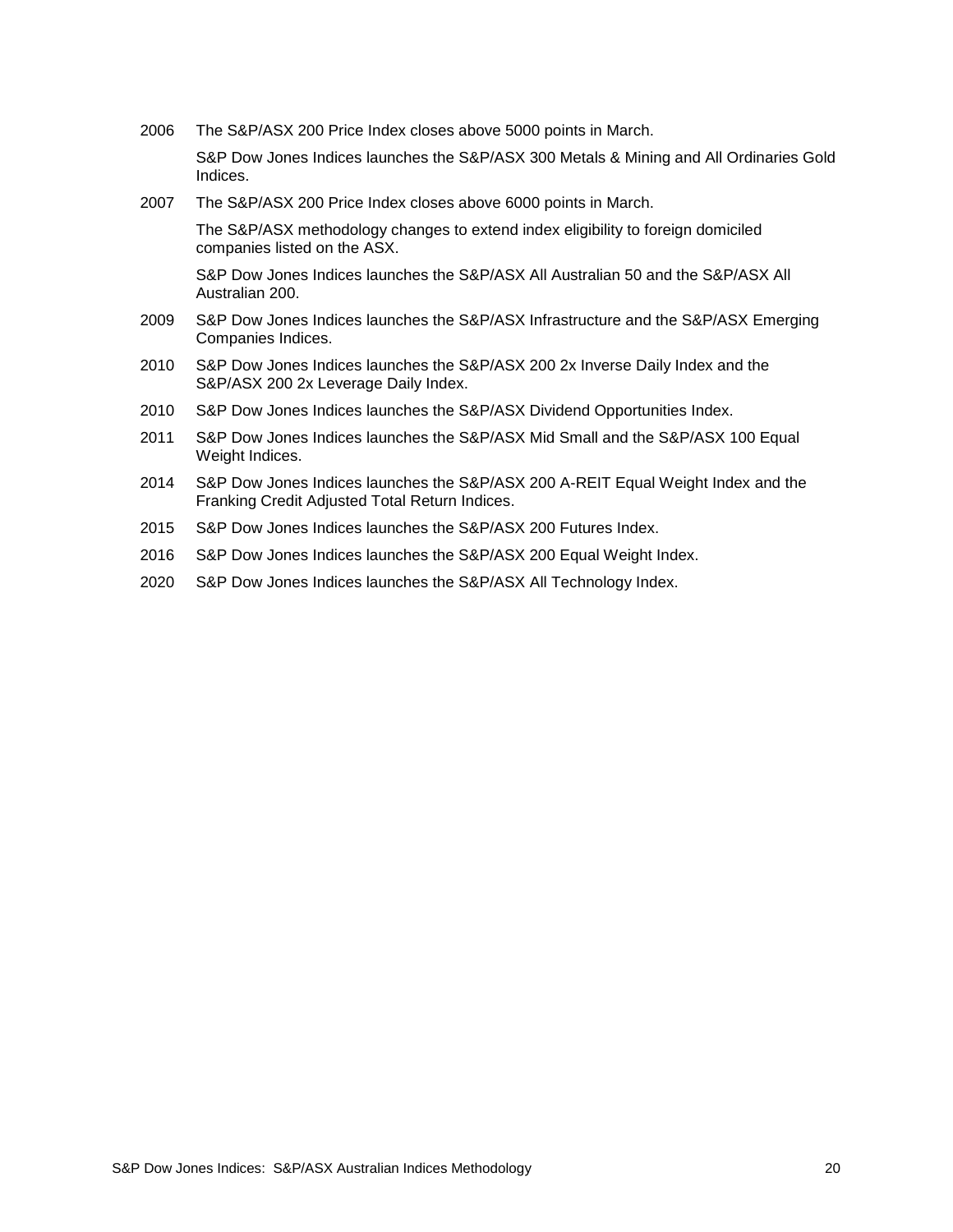## <span id="page-21-0"></span>Appendix II

#### <span id="page-21-1"></span>**Methodology Changes**

Methodology changes since January 1, 2015 are as follows:

|                                                                                           | <b>Effective Date</b> | Methodology                                                                                                                                                                                                                                                                                                                                                                                                                                                                                                                                                                                                                                                                    |                                                                                                                                                                                                                                                                                                                                                                                                                                                                                                                                                                |
|-------------------------------------------------------------------------------------------|-----------------------|--------------------------------------------------------------------------------------------------------------------------------------------------------------------------------------------------------------------------------------------------------------------------------------------------------------------------------------------------------------------------------------------------------------------------------------------------------------------------------------------------------------------------------------------------------------------------------------------------------------------------------------------------------------------------------|----------------------------------------------------------------------------------------------------------------------------------------------------------------------------------------------------------------------------------------------------------------------------------------------------------------------------------------------------------------------------------------------------------------------------------------------------------------------------------------------------------------------------------------------------------------|
| Change                                                                                    | (After Close)         | <b>Previous</b>                                                                                                                                                                                                                                                                                                                                                                                                                                                                                                                                                                                                                                                                | <b>Updated</b>                                                                                                                                                                                                                                                                                                                                                                                                                                                                                                                                                 |
| Share Updates of<br>Foreign-Domiciled<br><b>Securities</b>                                | 06/21/2019            | Share updates for foreign-domiciled<br>securities take place annually at the<br>March rebalancing. The update to the<br>number of shares outstanding only takes<br>place when the six-month average of<br>CDIs or the Total Securities held in the<br>Australian branch of issuer sponsored<br>register (where supplied) and in CHESS,<br>as of the March rebalancing, differs from<br>the current number of shares used by 5%<br>or more.                                                                                                                                                                                                                                     | Share updates for foreign-domiciled<br>securities take place quarterly at each<br>rebalancing. The update to the number of<br>shares outstanding only takes place when<br>the three-month average of CDIs or the<br>Total Securities held in the Australian<br>branch of issuer sponsored register<br>(where supplied) and in CHESS, as of the<br>rebalancing, differs from the current<br>number of shares used by 5% or more.                                                                                                                                |
| Treatment of<br>Quarterly Share<br>Updates                                                | 08/24/2018            | Updates to the number of issued shares<br>are considered if the change is at least<br>5% of the float-adjusted shares or A\$ 100<br>million in value.<br>Share updates for foreign-domiciled<br>securities take place annually at the<br>March rebalancing. Updates to the<br>number of index shares only take place<br>when the six-month average of CHESS<br>Depositary Interests (CDIs) or the Total<br>Securities held in the Australian branch of<br>the issuer-sponsored register (where<br>supplied) and in CHESS, as of the March<br>rebalancing, differs from the current index<br>shares by either 5% or a market-cap<br>dollar amount greater than A\$ 100 million. | The update to the number of issued<br>shares is considered if the change is at<br>least 5% of the shares outstanding.<br>Share updates for foreign-domiciled<br>securities take place annually at the<br>March rebalancing. Updates to the<br>number of shares outstanding only take<br>place when the six-month average of<br>CDIs or the Total Securities held in the<br>Australian branch of the issuer-sponsored<br>register (where supplied) and in CHESS,<br>as of the March rebalancing, differs by<br>least 5% from the current shares<br>outstanding. |
| Treatment of<br>Intra-quarter<br><b>Share Changes</b>                                     | 08/24/2018            | Intra-quarter share changes are made<br>when there are changes in a company's<br>float-adjusted shares of at least 5% due to<br>market-wide share issuances as well as<br>for Dividend Reinvestment Plan share<br>issuances of more than A\$100 million in<br>value.                                                                                                                                                                                                                                                                                                                                                                                                           | Intra-quarter share changes are made<br>when there are changes in a company's<br>shares outstanding of at least 5% due to<br>market-wide share issuances.                                                                                                                                                                                                                                                                                                                                                                                                      |
| Reference date                                                                            | 08/24/2018            | The reference date used for the six<br>months' worth of trading data is the last<br>Friday of the month prior to the<br>rebalancing.                                                                                                                                                                                                                                                                                                                                                                                                                                                                                                                                           | Except for the September rebalancing, the<br>reference date used for the six months'<br>worth of trading data is the last Friday of<br>the month prior to the rebalancing.<br>For the September rebalancing, the<br>reference date used for the six months'<br>worth of trading data is the second to last<br>Friday of the month prior to the<br>rebalancing.                                                                                                                                                                                                 |
| Weight used for<br>intra-quarter<br>replacements:<br>S&P/ASX 100<br>Equal Weight<br>Index | 10/07/2016            | Intra-quarter replacements are added to<br>the index with a weight of 1.00%.                                                                                                                                                                                                                                                                                                                                                                                                                                                                                                                                                                                                   | Intra-quarter replacements are added to<br>the index at the weight of the company<br>they are replacing.                                                                                                                                                                                                                                                                                                                                                                                                                                                       |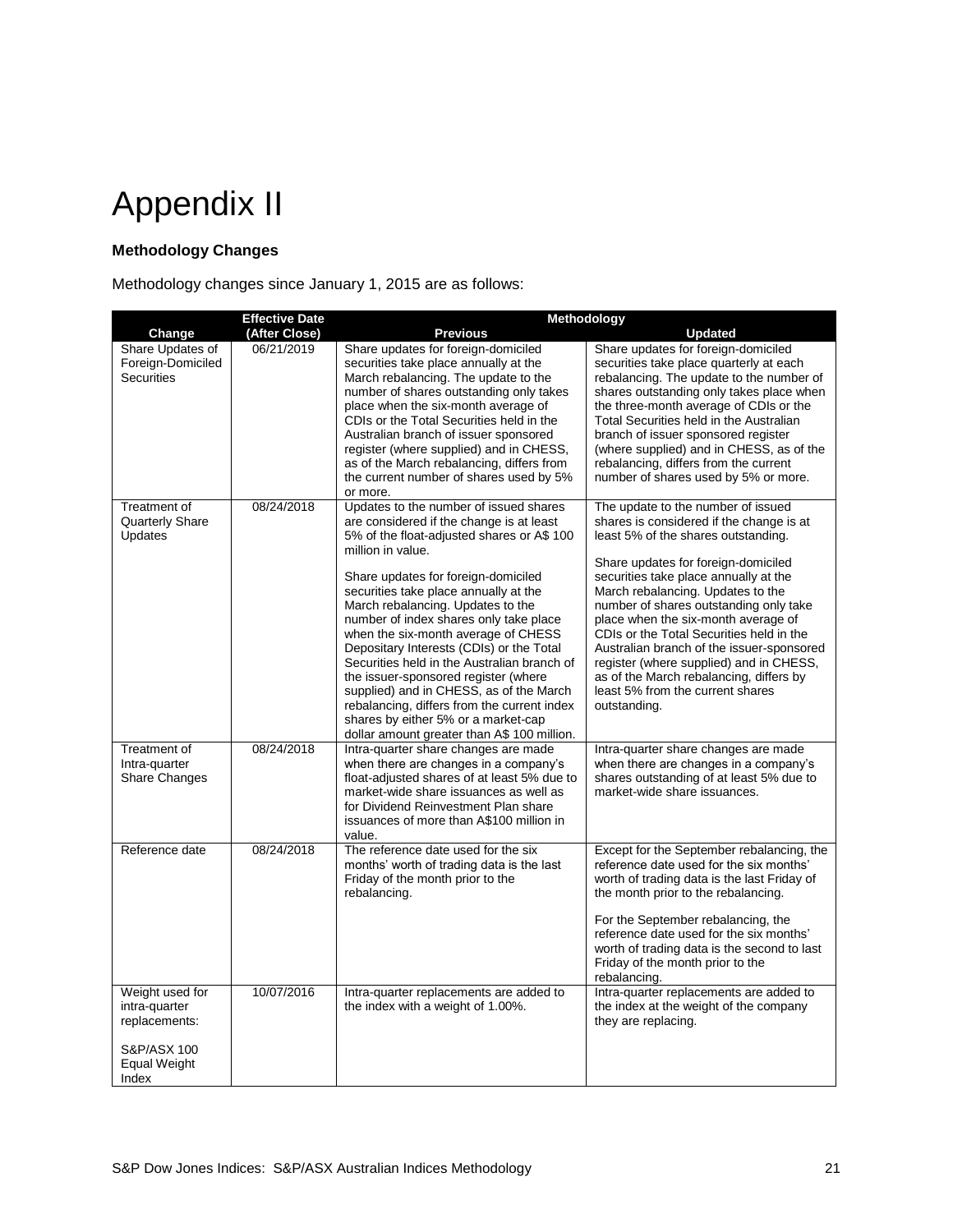|                                                                 | <b>Effective Date</b> | Methodology                      |                                |
|-----------------------------------------------------------------|-----------------------|----------------------------------|--------------------------------|
| Change                                                          | (After Close)         | <b>Previous</b>                  | <b>Updated</b>                 |
| Index name<br>change:<br>S&P/ASX 100<br>Equal Weighted<br>Index | 10/04/2016            | S&P/ASX 100 Equal Weighted Index | S&P/ASX 100 Equal Weight Index |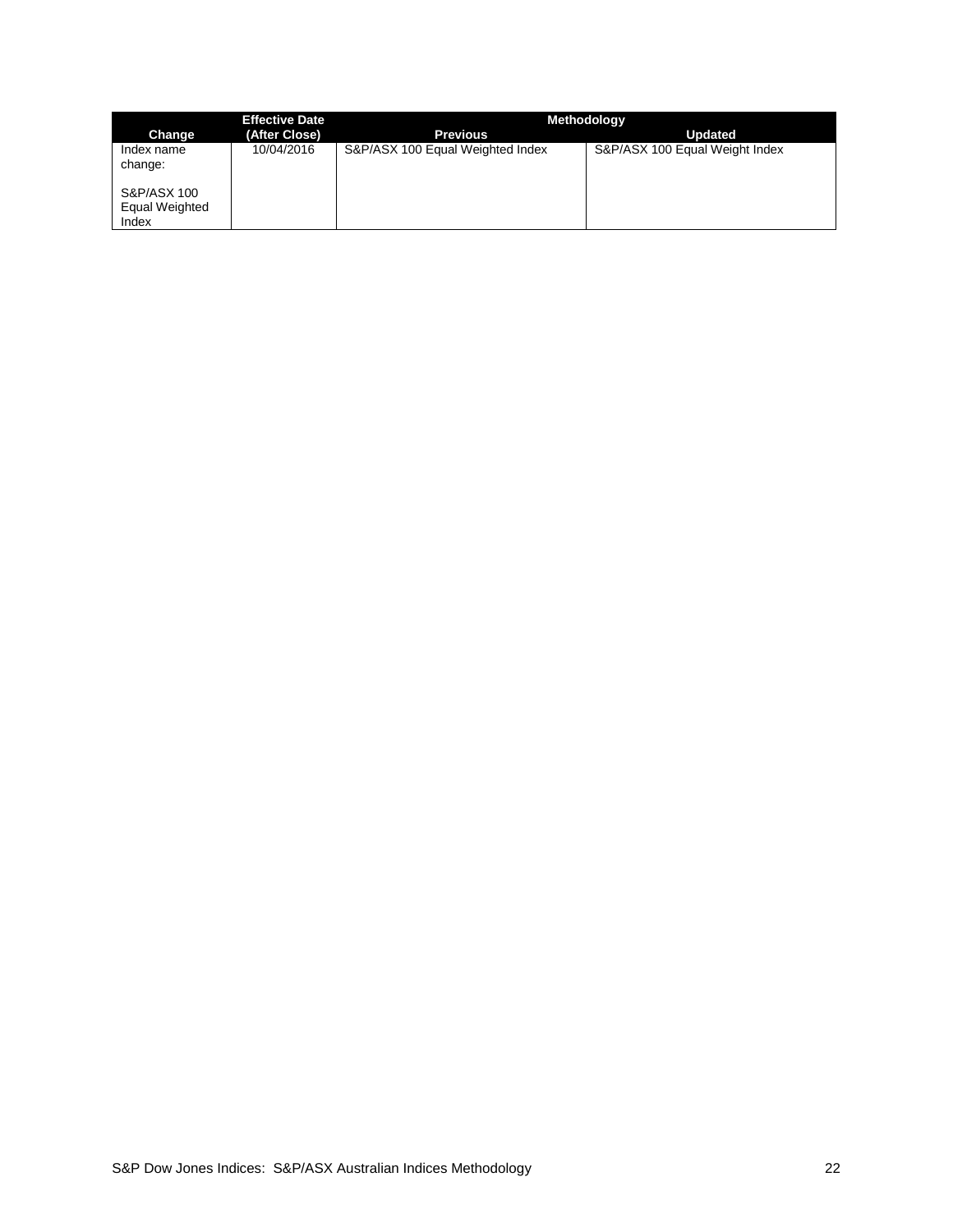### <span id="page-23-0"></span>Disclaimer

Copyright © 2020 S&P Dow Jones Indices LLC. All rights reserved. STANDARD & POOR'S, S&P, S&P 500, S&P 500 LOW VOLATILITY INDEX, S&P 100, S&P COMPOSITE 1500, S&P MIDCAP 400, S&P SMALLCAP 600, S&P GIVI, GLOBAL TITANS, DIVIDEND ARISTOCRATS, S&P TARGET DATE INDICES, GICS, SPIVA, SPDR and INDEXOLOGY are registered trademarks of Standard & Poor's Financial Services LLC ("S&P"). DOW JONES, DJ, DJIA and DOW JONES INDUSTRIAL AVERAGE are registered trademarks of Dow Jones Trademark Holdings LLC ("Dow Jones"). These trademarks together with others have been licensed to S&P Dow Jones Indices LLC. Redistribution or reproduction in whole or in part are prohibited without written permission of S&P Dow Jones Indices LLC. This document does not constitute an offer of services in jurisdictions where S&P Dow Jones Indices LLC, S&P, Dow Jones or their respective affiliates (collectively "S&P Dow Jones Indices") do not have the necessary licenses. Except for certain custom index calculation services, all information provided by S&P Dow Jones Indices is impersonal and not tailored to the needs of any person, entity or group of persons. S&P Dow Jones Indices receives compensation in connection with licensing its indices to third parties and providing custom calculation services. Past performance of an index is not an indication or guarantee of future results.

It is not possible to invest directly in an index. Exposure to an asset class represented by an index may be available through investable instruments based on that index. S&P Dow Jones Indices does not sponsor, endorse, sell, promote or manage any investment fund or other investment vehicle that is offered by third parties and that seeks to provide an investment return based on the performance of any index. S&P Dow Jones Indices makes no assurance that investment products based on the index will accurately track index performance or provide positive investment returns. S&P Dow Jones Indices LLC is not an investment advisor, and S&P Dow Jones Indices makes no representation regarding the advisability of investing in any such investment fund or other investment vehicle. A decision to invest in any such investment fund or other investment vehicle should not be made in reliance on any of the statements set forth in this document. Prospective investors are advised to make an investment in any such fund or other vehicle only after carefully considering the risks associated with investing in such funds, as detailed in an offering memorandum or similar document that is prepared by or on behalf of the issuer of the investment fund or other investment product or vehicle. S&P Dow Jones Indices LLC is not a tax advisor. A tax advisor should be consulted to evaluate the impact of any tax-exempt securities on portfolios and the tax consequences of making any particular investment decision. Inclusion of a security within an index is not a recommendation by S&P Dow Jones Indices to buy, sell, or hold such security, nor is it considered to be investment advice.

These materials have been prepared solely for informational purposes based upon information generally available to the public and from sources believed to be reliable. No content contained in these materials (including index data, ratings, credit-related analyses and data, research, valuations, model, software or other application or output therefrom) or any part thereof ("Content") may be modified, reverseengineered, reproduced or distributed in any form or by any means, or stored in a database or retrieval system, without the prior written permission of S&P Dow Jones Indices. The Content shall not be used for any unlawful or unauthorized purposes. S&P Dow Jones Indices and its third-party data providers and licensors (collectively "S&P Dow Jones Indices Parties") do not guarantee the accuracy, completeness, timeliness or availability of the Content. S&P Dow Jones Indices Parties are not responsible for any errors or omissions, regardless of the cause, for the results obtained from the use of the Content. THE CONTENT IS PROVIDED ON AN "AS IS" BASIS. S&P DOW JONES INDICES PARTIES DISCLAIM ANY AND ALL EXPRESS OR IMPLIED WARRANTIES, INCLUDING, BUT NOT LIMITED TO, ANY WARRANTIES OF MERCHANTABILITY OR FITNESS FOR A PARTICULAR PURPOSE OR USE, FREEDOM FROM BUGS, SOFTWARE ERRORS OR DEFECTS, THAT THE CONTENT'S FUNCTIONING WILL BE UNINTERRUPTED OR THAT THE CONTENT WILL OPERATE WITH ANY SOFTWARE OR HARDWARE CONFIGURATION. In no event shall S&P Dow Jones Indices Parties be